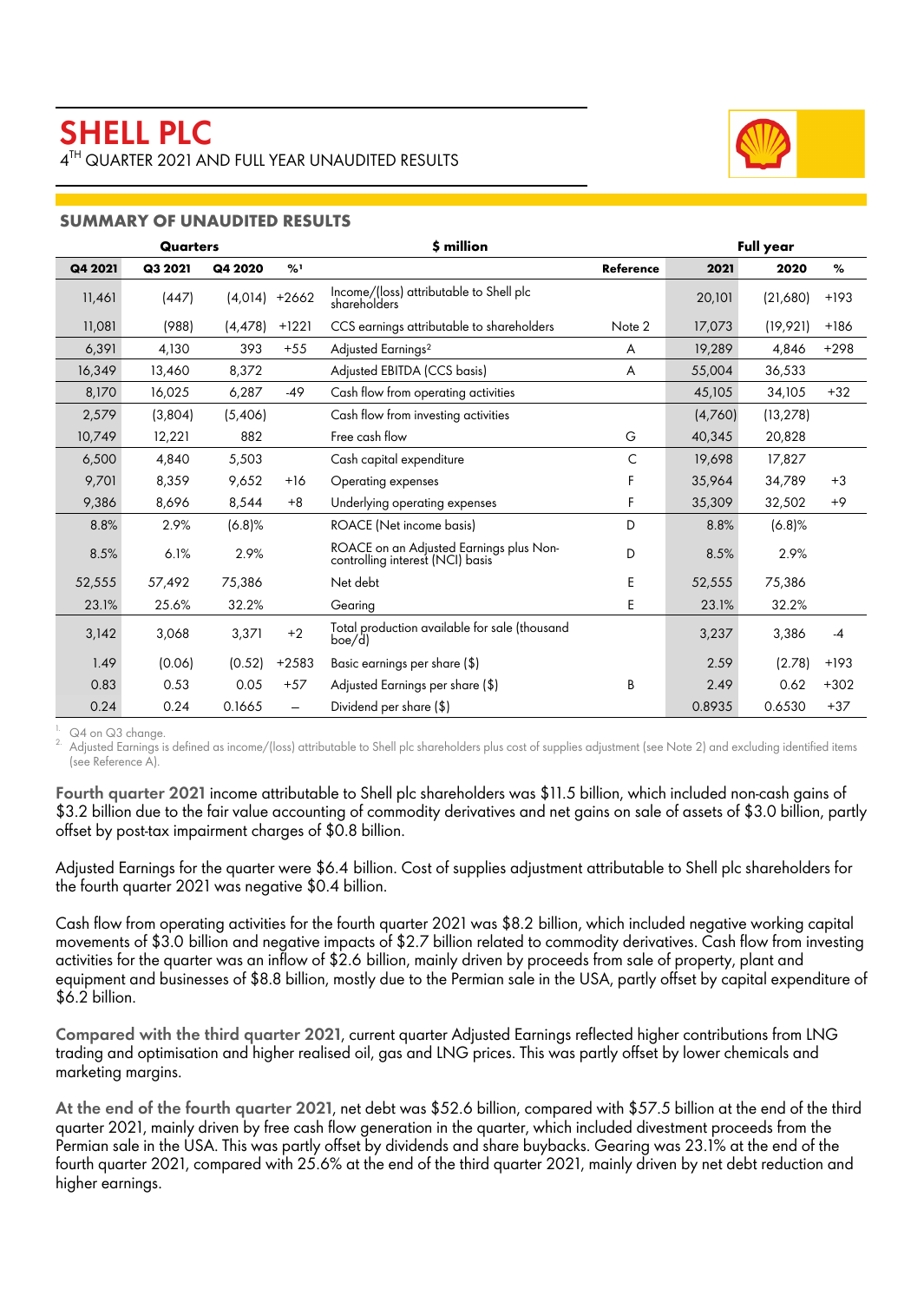Dividends declared to Shell plc shareholders for the quarter amount to \$0.24 per share. The Board expects that the first quarter 2022 interim dividend will be \$0.25 per share, an increase of ~4% over the US dollar dividend for the fourth quarter 2021. During the fourth quarter 2021, \$1.7 billion of share buybacks were completed. Share buybacks of \$8.5 billion for the first half of 2022 were announced today including \$5.5 billion of Permian divestment proceeds.

This announcement, together with supplementary financial and operational disclosure and a separate press release for this quarter, is available at www.shell.com/investors<sup>1</sup>.

<sup>1.</sup> Not incorporated by reference.

# **FOURTH QUARTER 2021 PORTFOLIO DEVELOPMENTS**

## **Integrated Gas**

In December 2021, we completed the acquisition of solar and energy storage developer Savion in the USA.

In December 2021, we signed a gas concession agreement for Block 10 in Oman.

In January 2022, we announced that Shell and ScottishPower won bids to develop 5GW of floating wind power in the UK.

In January 2022, we started up a hydrogen hydrolyser with 20MW production capacity in China.

In February 2022, we completed the acquisition of online energy retailer Powershop Australia.

# **Upstream**

In December 2021, we completed the sale of the Permian business in the USA.

# **Oil Products**

In October 2021, we signed an agreement to acquire 248 company-owned fuel and convenience retail sites from the Landmark group of companies, whose convenience stores operate in Texas under the Timewise brand. The agreement also includes supply agreements with an additional 117 independently operated fuel and convenience sites, with the deal expected to complete in the first half of 2022.

In January 2022, we completed the sale of our interest in Deer Park Refining Limited Partnership in the USA.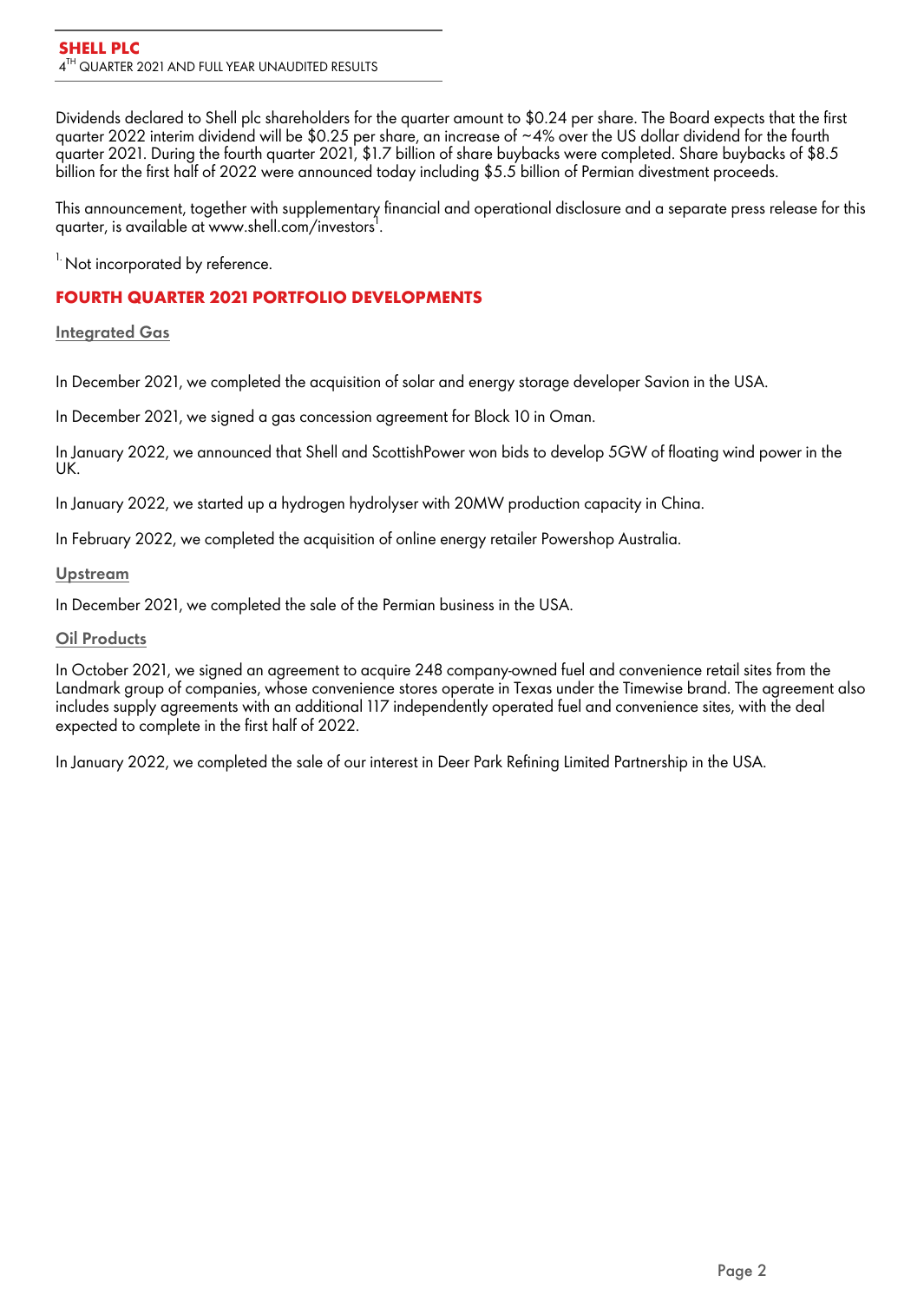# **PERFORMANCE BY SEGMENT**

#### **INTEGRATED GAS**

|         | Quarters |         |               | \$ million                                                                      |                  |          | <b>Full year</b> |        |  |
|---------|----------|---------|---------------|---------------------------------------------------------------------------------|------------------|----------|------------------|--------|--|
| Q4 2021 | Q3 2021  | Q4 2020 | $\frac{9}{2}$ |                                                                                 | <b>Reference</b> | 2021     | 2020             | %      |  |
| 6,637   | (3, 247) | 20      | $+304$        | Segment earnings                                                                |                  | 6,340    | (6, 278)         | $+201$ |  |
| 2,585   | (4,927)  | (1,089) |               | Of which: Identified items<br>A                                                 |                  | (2, 417) | (10,661)         |        |  |
| 4,052   | 1,680    | 1.109   | $+141$        | <b>Adjusted Earnings</b><br>A                                                   |                  | 8,757    | 4,383            | $+100$ |  |
| 6,082   | 3,768    | 2,668   |               | Adjusted EBITDA (CCS basis)                                                     | A                | 16,421   | 11,668           |        |  |
| 1,189   | 5,674    | 2,203   | -79           | Cash flow from operating activities                                             |                  | 13,115   | 11,175           | $+17$  |  |
| 2,399   | 7,871    | 2,195   | $-70$         | Cash flow from operating activities excluding<br>H<br>working capital movements |                  | 18,274   | 10,814           | $+69$  |  |
| 2,601   | 1,272    | 1,664   |               | Cash capital expenditure                                                        | C                |          | 4,301            |        |  |
| 152     | 166      | 156     | -8            | Liquids production available for sale (thousand<br>b/d                          |                  | 162      | 153              | $+6$   |  |
| 4,496   | 4,476    | 4,555   | $\mathbf 0$   | Natural gas production available for sale<br>(million scf/d)                    |                  | 4,523    | 4,396            | $+3$   |  |
| 927     | 938      | 942     | $\cdot$       | Total production available for sale (thousand<br>boe/d                          |                  | 942      | 911              | $+3$   |  |
| 7.94    | 7.39     | 8.21    | $+7$          | LNG liquefaction volumes (million tonnes)                                       |                  | 30.98    | 33.25            | $-7$   |  |
| 16.72   | 15.18    | 17.17   | $+10$         | LNG sales volumes (million tonnes)                                              |                  | 64.20    | 71.90            | $-11$  |  |

Q4 on Q3 change.

Fourth quarter segment earnings were \$6,637 million. As part of our normal business, commodity derivative hedge contracts are entered into for mitigation of future purchases, sales and inventory. As these commodity derivatives are fair value accounted for, this creates an accounting mismatch over periods. As a result, this quarter included gains of \$2,806 million due to the fair value accounting of commodity derivatives (primarily due to gas price developments). This was partly offset by provisions for onerous contracts of \$217 million. These gains and losses are part of identified items (see Reference A). Adjusted Earnings for the quarter were \$4,052 million.

Cash flow from operating activities for the quarter was \$1,189 million, primarily driven by Adjusted EBITDA of \$6,082 million, cash outflows of \$3,830 million related to commodity derivatives and negative working capital movements of \$1,210 million.

Compared with the third quarter 2021, Integrated Gas Adjusted Earnings primarily reflected significantly higher contributions from LNG trading and optimisation, leveraging the scale and global reach of the Shell LNG portfolio, and higher realised prices for LNG, oil and gas. This was partly offset by higher operating expenditure.

Compared with the third quarter 2021, total oil and gas production remained at a similar level due to higher maintenance activities partly offset by field ramp-ups. LNG liquefaction volumes increased by 7% due to higher feedgas supply and overall lower maintenance activities.

Full year segment earnings were \$6,340 million. This included losses of \$2,641 million due to the fair value accounting of commodity derivatives and post-tax impairment charges of \$594 million and provisions for onerous contracts of \$217 million, partly offset by gains on sale of assets of \$1,086 million. These gains and losses are part of identified items (see Reference A). Adjusted Earnings for the full year were \$8,757 million.

Cash flow from operating activities was \$13,115 million, primarily driven by Adjusted EBITDA of \$16,421 million, negative working capital movements of \$5,159 million and cash inflows of \$2,939 million related to commodity derivatives.

Compared with the full year 2020, Integrated Gas Adjusted Earnings primarily reflected higher realised prices for oil, LNG and gas, favourable deferred tax movements and higher volumes. This was partly offset by higher operating expenditure.

Compared with the **full year 2020**, total oil and gas production increased by 3% mainly due to the restart of production at the Prelude floating LNG operations in Australia, and production sharing contract effects, partly offset by field decline. LNG liquefaction volumes decreased by 7% due to feedgas constraints and higher maintenance activities, partly offset by the restart of production at the Prelude floating LNG operations in Australia.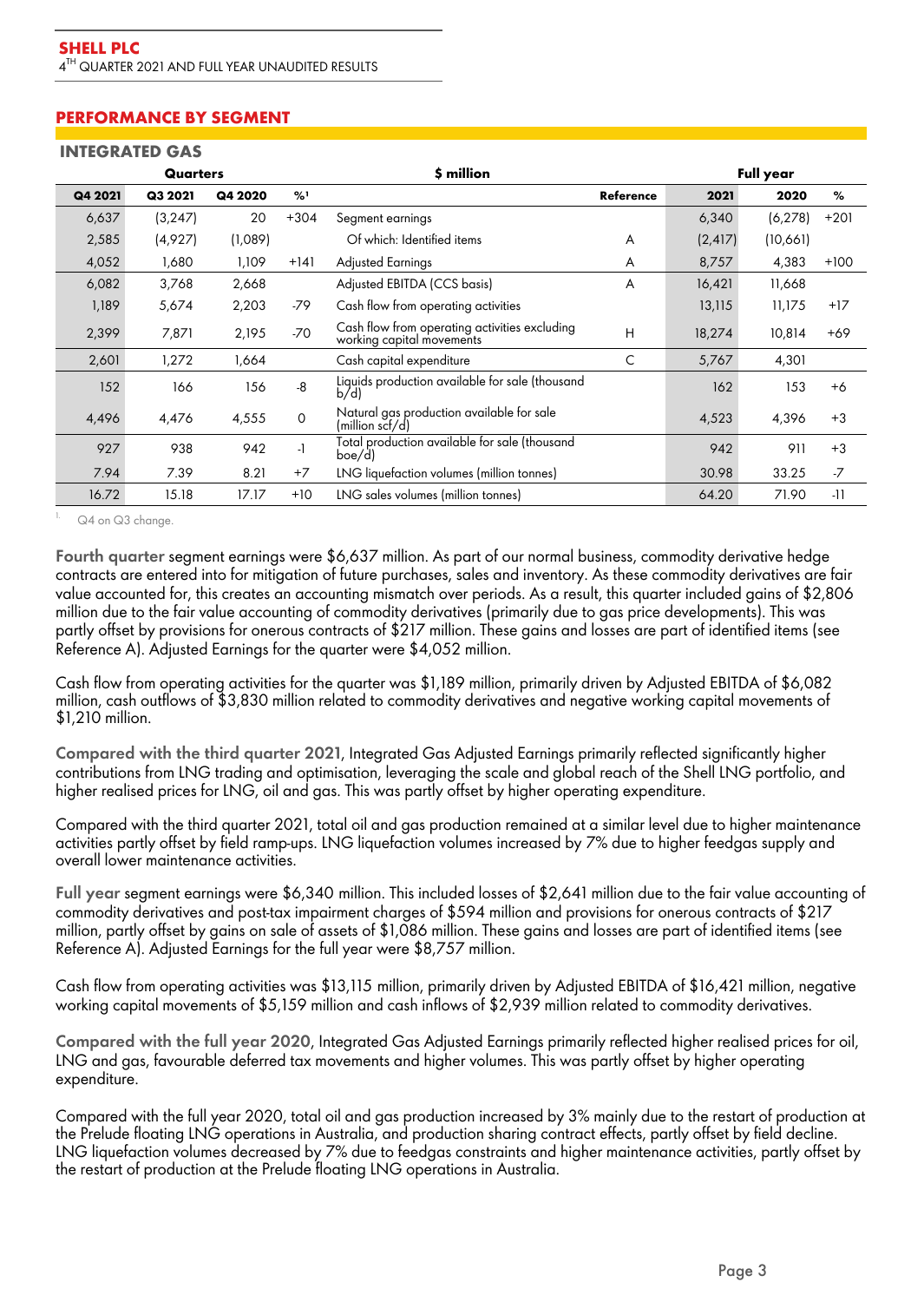### **UPSTREAM**

|         | Quarters |          |        | \$ million                                                                      |           |        | <b>Full year</b> |        |  |
|---------|----------|----------|--------|---------------------------------------------------------------------------------|-----------|--------|------------------|--------|--|
| Q4 2021 | Q3 2021  | Q4 2020  | %1     |                                                                                 | Reference | 2021   | 2020             | %      |  |
| 4,909   | 1,274    | (2,091)  | $+285$ | Segment earnings                                                                |           | 9,694  | (10,785)         | $+190$ |  |
| 2,077   | (412)    | (1, 344) |        | Of which: Identified items                                                      | A         | 1,745  | (7,933)          |        |  |
| 2,832   | 1,686    | (748)    | +68    | <b>Adjusted Earnings</b>                                                        | A         | 7,950  | (2,852)          | $+379$ |  |
| 8,491   | 6,766    | 3,826    |        | Adjusted EBITDA (CCS basis)                                                     | A         | 27,358 | 13,247           |        |  |
| 7,074   | 5,777    | 2,010    | $+22$  | Cash flow from operating activities                                             |           | 22,014 | 10,037           | $+119$ |  |
| 6,609   | 5,889    | 2,890    | $+12$  | Cash flow from operating activities excluding<br>H<br>working capital movements |           | 22,643 | 9,784            | $+131$ |  |
| 1,537   | 1,502    | 1,654    |        | Cash capital expenditure                                                        | C         | 6,269  | 7,296            |        |  |
| 1,458   | 1,497    | 1,537    | $-3$   | Liquids production available for sale (thousand<br>b/d                          |           | 1,522  | 1,599            | $-5$   |  |
| 4,080   | 3,387    | 4,837    | $+20$  | Natural gas production available for sale<br>(million scf/d)                    |           | 4,164  | 4,785            | $-13$  |  |
| 2,161   | 2,081    | 2,371    | $+4$   | Total production available for sale (thousand<br>boe/d)                         |           | 2,240  | 2,424            | -8     |  |

 $1.$  Q4 on Q3 change.

Fourth quarter segment earnings were \$4,909 million. This included a gain of \$3,028 million related to the sale of assets (mainly related to the sale of the Permian business in the USA), partly offset by post-tax impairment charges of \$407 million and legal provisions of \$287 million. These net gains are part of identified items (see Reference A). Adjusted Earnings were \$2,832 million.

Cash flow from operating activities for the quarter was \$7,074 million, primarily driven by Adjusted EBITDA, as well as positive working capital movements.

Compared with the third quarter 2021, Upstream Adjusted Earnings reflected higher realised oil and gas prices, lower depreciation and lower well write-offs.

Compared with the third quarter 2021, total production increased by 4%, mainly due to favourable seasonal effects and the effects of Hurricane Ida in the third quarter 2021, partly offset by the impact of divestments.

**Full year** segment earnings were \$9,694 million. This included a net gain of \$3,268 million related to the sale of assets (mainly related to the sale of the Permian business in the USA), partly offset by post-tax impairment charges of \$479 million, losses of \$393 million due to the fair value accounting of commodity derivatives, fourth quarter 2021 legal provisions of \$287 million and a net charge of \$154 million related to the impact of the weakening Brazilian real on a deferred tax position. These net gains are part of identified items (see Reference A). Adjusted Earnings were \$7,950 million.

Cash flow from operating activities for the full year 2021 was \$22,014 million, primarily driven by Adjusted EBITDA, partly offset by negative working capital movements.

Compared with the **full year 2020**, Upstream Adjusted Earnings reflected higher realised oil and gas prices, the oneoff release of a tax provision in Nigeria and lower depreciation, partly offset by lower production volumes.

Compared with the **full year 2020**, total production decreased by 8%, mainly due to the impact of divestments and higher maintenance activities.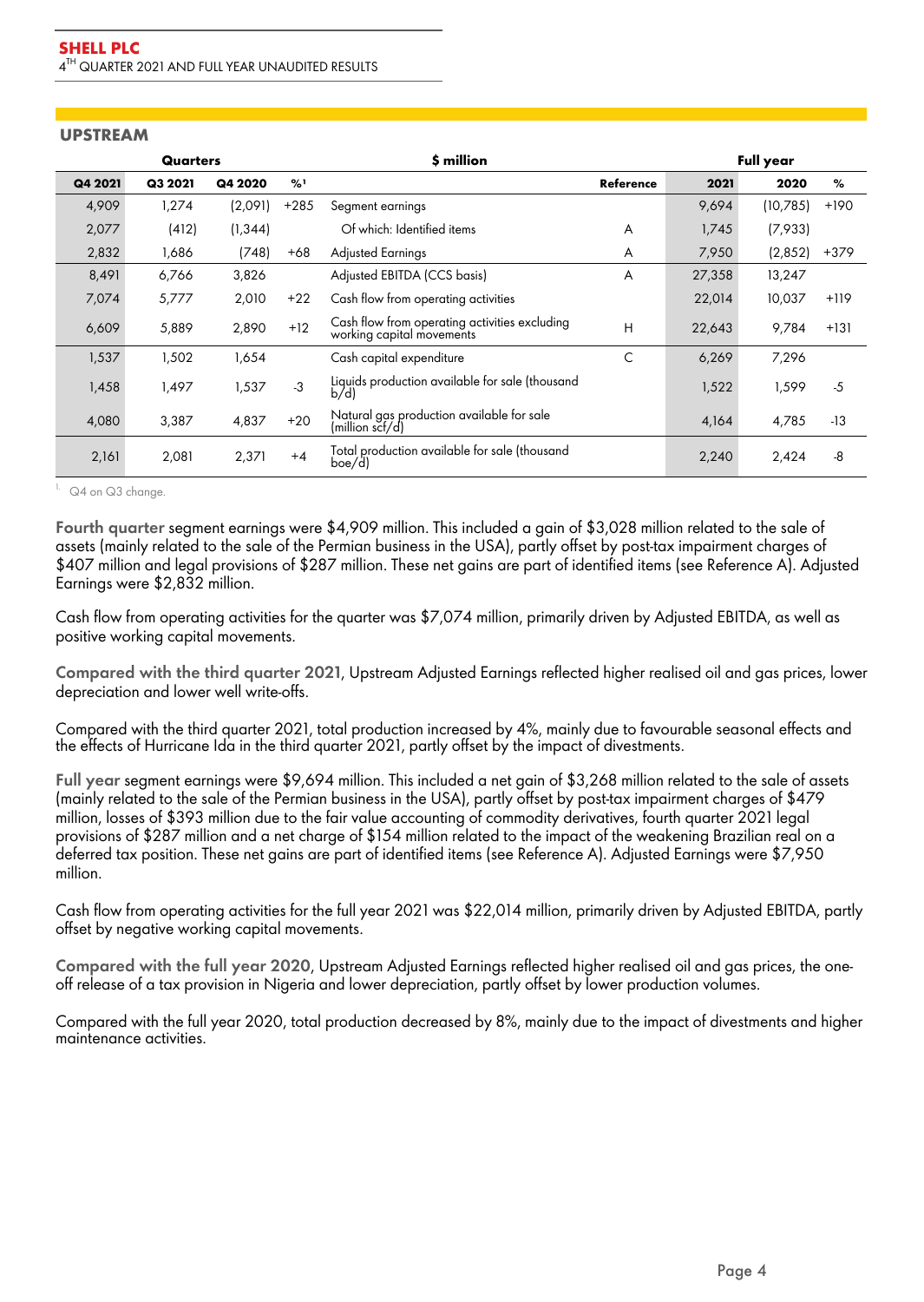## **OIL PRODUCTS**

|         | <b>Quarters</b> |          |               | \$ million                                                                 | <b>Full year</b> |          |          |        |
|---------|-----------------|----------|---------------|----------------------------------------------------------------------------|------------------|----------|----------|--------|
| Q4 2021 | Q3 2021         | Q4 2020  | $\frac{9}{6}$ |                                                                            | <b>Reference</b> | 2021     | 2020     | $\%$   |
| 620     | 1,362           | (1,775)  | $-55$         | Segment earnings <sup>2</sup>                                              |                  | 2,664    | (494)    | $+639$ |
| 64      | 150             | (2, 315) |               | Of which: Identified items                                                 | A                | (1, 280) | (6, 489) |        |
| 555     | 1,212           | 540      | $-54$         | Adjusted Earnings <sup>2</sup>                                             | A                |          | 5,995    | $-34$  |
|         |                 |          |               | Of which:                                                                  |                  |          |          |        |
| (251)   | (3)             | (287)    | $-9,906$      | Refining & Trading <sup>3</sup>                                            |                  |          | 1,425    | $-117$ |
| 807     | 1,215           | 828      | $-34$         | Marketing <sup>3</sup>                                                     |                  | 4,190    | 4,570    | -8     |
| 1,742   | 2,360           | 1,287    |               | Adjusted EBITDA (CCS basis)<br>A                                           |                  | 8,821    | 10,421   |        |
|         |                 |          |               | Of which:                                                                  |                  |          |          |        |
| 318     | 415             | (313)    |               | Refining & Trading <sup>3</sup>                                            |                  | 1,875    | 3,111    |        |
| 1,424   | 1,945           | 1,601    |               | Marketing <sup>3</sup>                                                     |                  | 6,946    | 7,310    |        |
| (721)   | 3,757           | 1,198    | -119          | Cash flow from operating activities                                        |                  | 6,141    | 10,845   | $-43$  |
| 2,031   | 3,262           | 782      | $-38$         | Cash flow from operating activities<br>excluding working capital movements | H                | 11,971   | 7,041    | $+70$  |
| 1,341   | 976             | 1,310    |               | Cash capital expenditure                                                   | C                | 3,868    | 3,328    |        |
| 1,348   | 1,629           | 1,940    | $-17$         | Refinery processing intake (thousand b/d)                                  |                  | 1,639    | 2,063    | $-21$  |
| 4,451   | 4,665           | 4,781    | $-5$          | Oil Products sales volumes (thousand b/d)                                  |                  | 4,459    | 4,710    | $-5$   |

Q4 on Q3 change.

 $2.$  Earnings are presented on a CCS basis (see Note 2).

With effect from Q1 2021, changes are made in the cost and activity allocation between Marketing and Refining & Trading. This resulted in Q4 2021 income of \$35 million (full year 2021: net cost of \$304 million) to Refining & Trading, with an offsetting amount in Marketing. This change does not impact consolidated Oil Products Adjusted Earnings.

Fourth quarter segment earnings were \$620 million. This included a gain of \$300 million due to the fair value accounting of commodity derivatives, and a gain of \$73 million related to the remeasurement of redundancy and restructuring costs, partly offset by post-tax impairment charges of \$351 million. These net gains are part of identified items (see Reference A). Adjusted Earnings were \$555 million.

Cash flow from operating activities for the fourth quarter 2021 was an outflow of \$721 million, primarily driven by negative working capital movements and timing of payments of emissions certificates relating to the German BEHG and US Biofuel programmes. These cash outflows were partly offset by Adjusted EBITDA and non-cash cost-of-sales adjustments, as well as cash inflows from commodity derivatives.

Compared with the third quarter 2021, Oil Products Adjusted Earnings reflected higher operating expenses, lower Retail margins, lower contributions from trading and optimisation, and unfavourable deferred tax movements.

Oil Products sales volumes decreased due to unfavourable seasonal effects.

- Refining & Trading Adjusted Earnings reflected lower contributions from trading and optimisation, lower realised refining margins due to extended turnarounds and Hurricane Ida recovery efforts, unfavourable deferred tax movements and the impact of divestments.
- Marketing Adjusted Earnings reflected higher operating expenses and lower margins mainly due to unfavourable seasonal effects.

Refinery utilisation was 68% compared with 71% in the third quarter 2021, due to extended turnarounds and Hurricane Ida recovery efforts.

Full year segment earnings were \$2,664 million. This included post-tax impairment charges of \$1,619 million, partly offset by a gain of \$301 million related to the dilution of interest in the Raizen joint venture, and gains of \$142 million due to the fair value accounting of commodity derivatives. These net losses are part of identified items (see Reference A). Adjusted Earnings were \$3,944 million.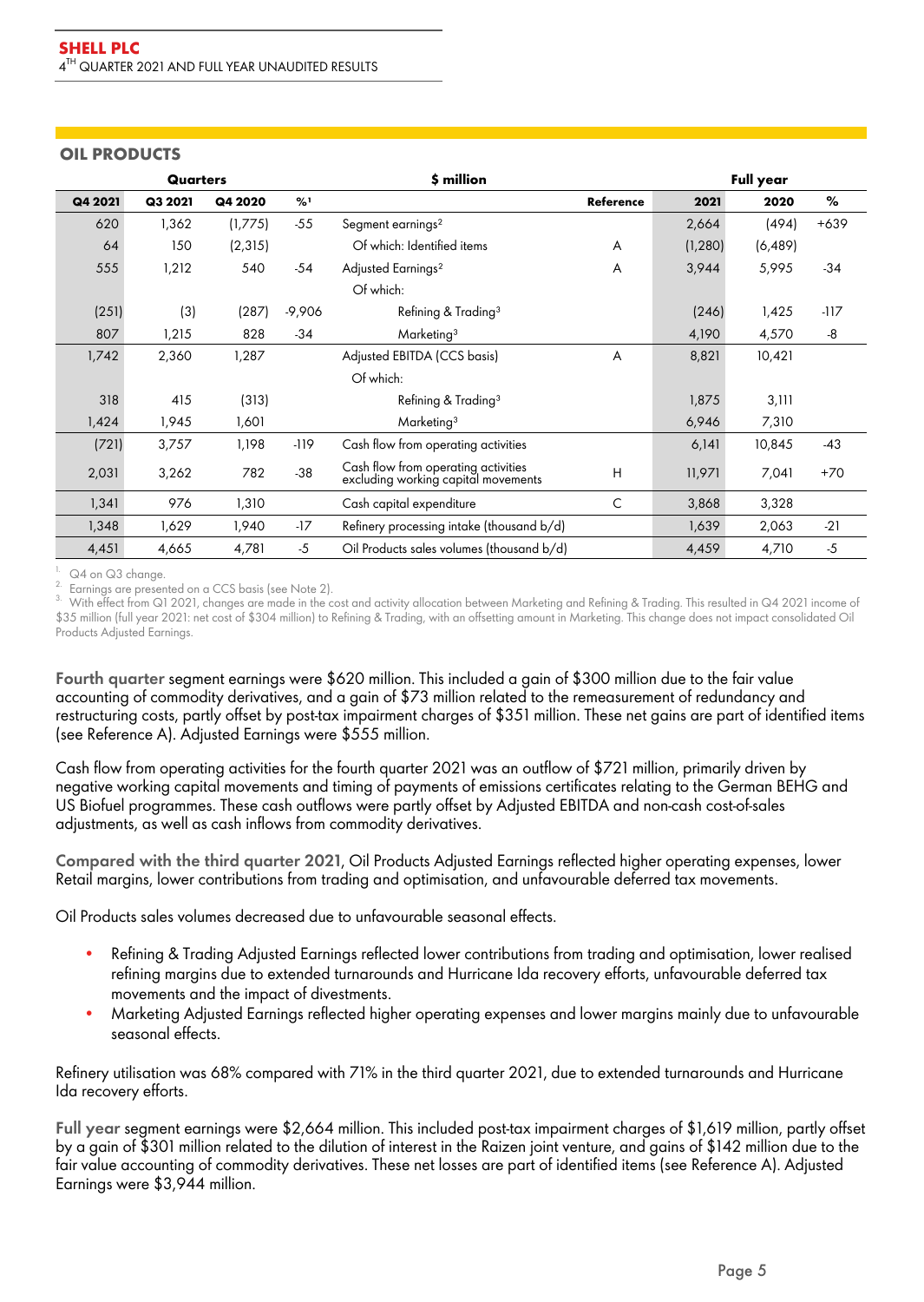Cash flow from operating activities for the full year 2021 was \$6,141 million, primarily driven by Adjusted EBITDA and noncash cost-of-sales adjustments, partly offset by negative working capital movements.

Compared with the full year 2020, Oil Products Adjusted Earnings reflected lower contributions from trading and optimisation, higher operating expenses and unfavourable deferred tax movements. These were partly offset by higher marketing volumes and Oil Sands margins.

Oil Products sales volumes decreased due to lower trading volumes partly offset by higher marketing volumes compared with the full year 2020.

- Refining & Trading Adjusted Earnings reflected lower contributions from trading and optimisation, unfavourable deferred tax movements and higher operating expenses. These were partly offset by higher refining margins, higher Oil Sands margins and lower depreciation.
- Marketing Adjusted Earnings reflected higher operating expenses offset by higher sales volumes.

Refinery utilisation remained at 72% compared with the full year 2020.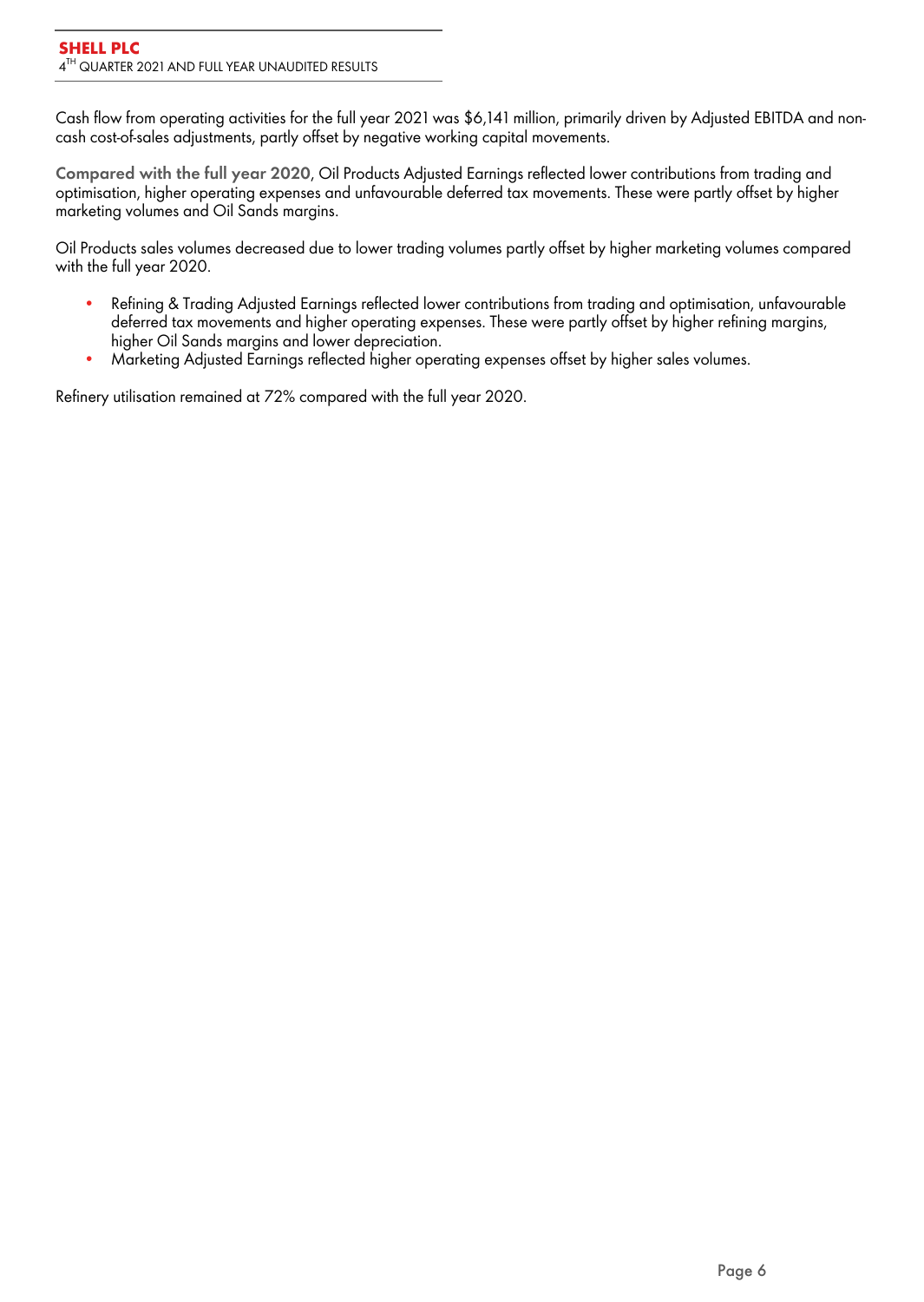|         | Quarters |         |               | \$ million                                                                 | Full year |        |        |       |
|---------|----------|---------|---------------|----------------------------------------------------------------------------|-----------|--------|--------|-------|
| Q4 2021 | Q3 2021  | Q4 2020 | $\frac{9}{6}$ |                                                                            | Reference | 2021   | 2020   | %     |
| (119)   | 357      | 367     | $-133$        | Segment earnings <sup>2</sup>                                              |           | 1,390  | 808    | $+72$ |
| (78)    | (38)     | (14)    |               | Of which: Identified items                                                 | A         | (364)  | (154)  |       |
| (42)    | 395      | 381     | -111          | Adjusted Earnings <sup>2</sup>                                             | A         | 1,753  | 962    | $+82$ |
| 168     | 715      | 692     |               | Adjusted EBITDA (CCS basis)                                                | A         | 2,959  | 2,131  |       |
| 383     | 840      | 774     | $-54$         | Cash flow from operating activities                                        |           | 2,680  | 664.ا  | $+61$ |
| 330     | 684      | 775     | $-52$         | Cash flow from operating activities excluding<br>working capital movements | Н         | 3,283  | 1,756  | $+87$ |
| 895     | 1.053    | 830     |               | Cash capital expenditure                                                   |           | 3,573  | 2.640  |       |
| 3,475   | 3.549    | 3.718   | $-2$          | Chemicals sales volumes (thousand tonnes)                                  |           | 14.216 | 15,036 | $-5$  |

## **CHEMICALS**

 $1.$  Q4 on Q3 change.

<sup>2.</sup> Earnings are presented on a CCS basis (see Note 2).

Fourth quarter segment earnings were a loss of \$119 million. This included post-tax impairment charges, which are part of identified items (see Reference A). Adjusted earnings were a loss of \$42 million.

Cash flow from operating activities for the quarter was \$383 million, primarily driven by Adjusted EBITDA and non-cash cost-of-sales adjustments, as well as positive working capital movements, and the timing impact of dividends from Joint Ventures and Associates.

Compared with the third quarter 2021, Chemicals Adjusted Earnings reflected lower base chemicals margins, Hurricane Ida recovery efforts, unplanned maintenance and lower income from Joint Ventures and Associates.

Chemicals manufacturing plant utilisation was 75% compared with 78% in the third quarter 2021, due to Hurricane Ida recovery efforts, unplanned maintenance and extended turnarounds.

Full year segment earnings were \$1,390 million. This included post-tax impairment charges of \$301 million and legal provisions of \$37 million. These net losses are part of identified items (see Reference A). Adjusted earnings were \$1,753 million.

Cash flow from operating activities for the full year 2021 was \$2,680 million, primarily driven by Adjusted EBITDA and non-cash cost-of-sales adjustments, partly offset by negative working capital movements.

Compared with the full year 2020, Chemicals Adjusted Earnings reflected higher realised margins in base chemicals and intermediates from a stronger price environment, partly offset by the impact of Hurricane Ida.

Chemicals manufacturing plant utilisation was 78% compared with 80% for the full year 2020 due to the impact of Hurricane Ida.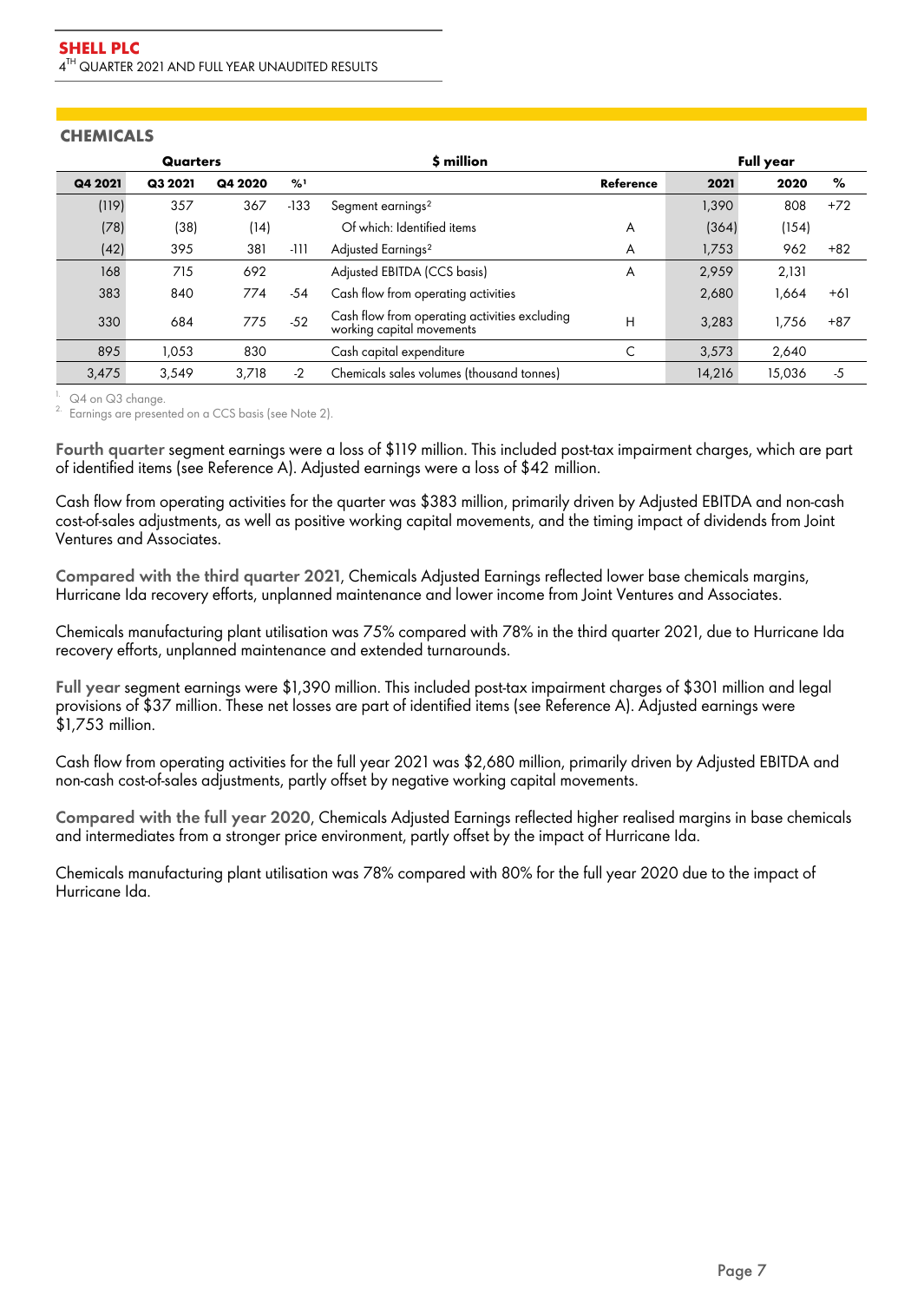### **CORPORATE**

| Quarters |         |         | \$ million                                                                 | <b>Full year</b> |         |          |
|----------|---------|---------|----------------------------------------------------------------------------|------------------|---------|----------|
| Q4 2021  | Q3 2021 | Q4 2020 |                                                                            | Reference        | 2021    | 2020     |
| (859)    | (623)   | (954)   | Segment earnings                                                           |                  | (2,606) | (2,952)  |
| 30       | 109     | (118)   | Of which: Identified items                                                 | A                | 81      | 460      |
| (889)    | (732)   | (836)   | <b>Adjusted Earnings</b>                                                   | A                | (2,686) | (3, 412) |
| (133)    | (147)   | (100)   | Adjusted EBITDA (CCS basis)                                                | A                | (554)   | (933)    |
| 245      | (22)    | 102     | Cash flow from operating activities                                        |                  | 1,154   | 384      |
| (228)    | (233)   | (17)    | Cash flow from operating activities excluding working capital<br>movements | Н                | (699)   | 101      |

Fourth quarter segment earnings were an expense of \$859 million. This included a gain of \$30 million from the deferred tax impact of the weakening Brazilian real on financing positions, which is part of identified items (see Reference A). Adjusted Earnings were a net expense of \$889 million.

Compared with the third quarter 2021, Adjusted Earnings reflected unfavourable movements in tax credits, higher operating and net interest expenses, which included the impact of debt redemption, partly offset by favourable currency exchange rate effects.

Full year segment earnings were an expense of \$2,606 million. This included a gain of \$79 million from the deferred tax impact of the weakening Brazilian real on financing positions, which is part of identified items (see Reference A). Adjusted Earnings were a net expense of \$2,686 million.

Compared with the full year 2020, Adjusted Earnings reflected lower net interest expense and favourable currency exchange rate effects.

# **PRELIMINARY RESERVES UPDATE**

When final volumes are reported in the 2021 Annual Report and Accounts and 2021 Form 20-F, Shell expects that SEC proved oil and gas reserves additions before taking into account production will be approximately 1.5 billion boe, and that 2021 production will be approximately 1.2 billion boe. As a result, total proved reserves on an SEC basis are expected to be approximately 9.4 billion boe. Acquisitions and divestments of 2021 reserves are expected to account for a net reduction of approximately 0.2 billion boe.

The proved Reserves Replacement Ratio on an SEC basis is expected to be 120% for the year and 43% for the 3-year average. Excluding the impact of acquisitions and divestments, the proved Reserves Replacement Ratio is expected to be 138% for the year and 56% for the 3-year average.

Further information will be provided in the 2021 Annual Report and Accounts and 2021 Form 20-F, which are expected to be filed in March 2022.

## **OUTLOOK FOR THE FIRST QUARTER 2022**

With effect from 2022, our reporting segments will consist of Marketing, Renewables & Energy Solutions, Chemicals & Products, Integrated Gas, Upstream and Corporate, reflecting the way Shell reviews and assesses its performance. The Marketing segment is currently reported under the Oil Products segment. The Chemicals & Products segment is currently reported under the Oil Products and Chemicals segments. The Renewables & Energy Solutions segment is currently reported under the Integrated Gas segment.

Cash capital expenditure for the full year 2022 is expected to be at the lower end of the \$23 billion to \$27 billion range.

Integrated Gas production is expected to be approximately 760 - 820 thousand boe/d due to turnaround activities and LNG liquefaction volumes are expected to be approximately 7.7 - 8.3 million tonnes.

Upstream production is expected to be approximately 2,000 - 2,200 thousand boe/d.

Refinery utilisation is expected to be approximately 71% - 79%.

Oil Products sales volumes are expected to be approximately 4,100 - 5,400 thousand b/d (of which, Marketing: 2,300 - 2,800 thousand b/d and Refining & Trading: 1,800 - 2,600 thousand b/d).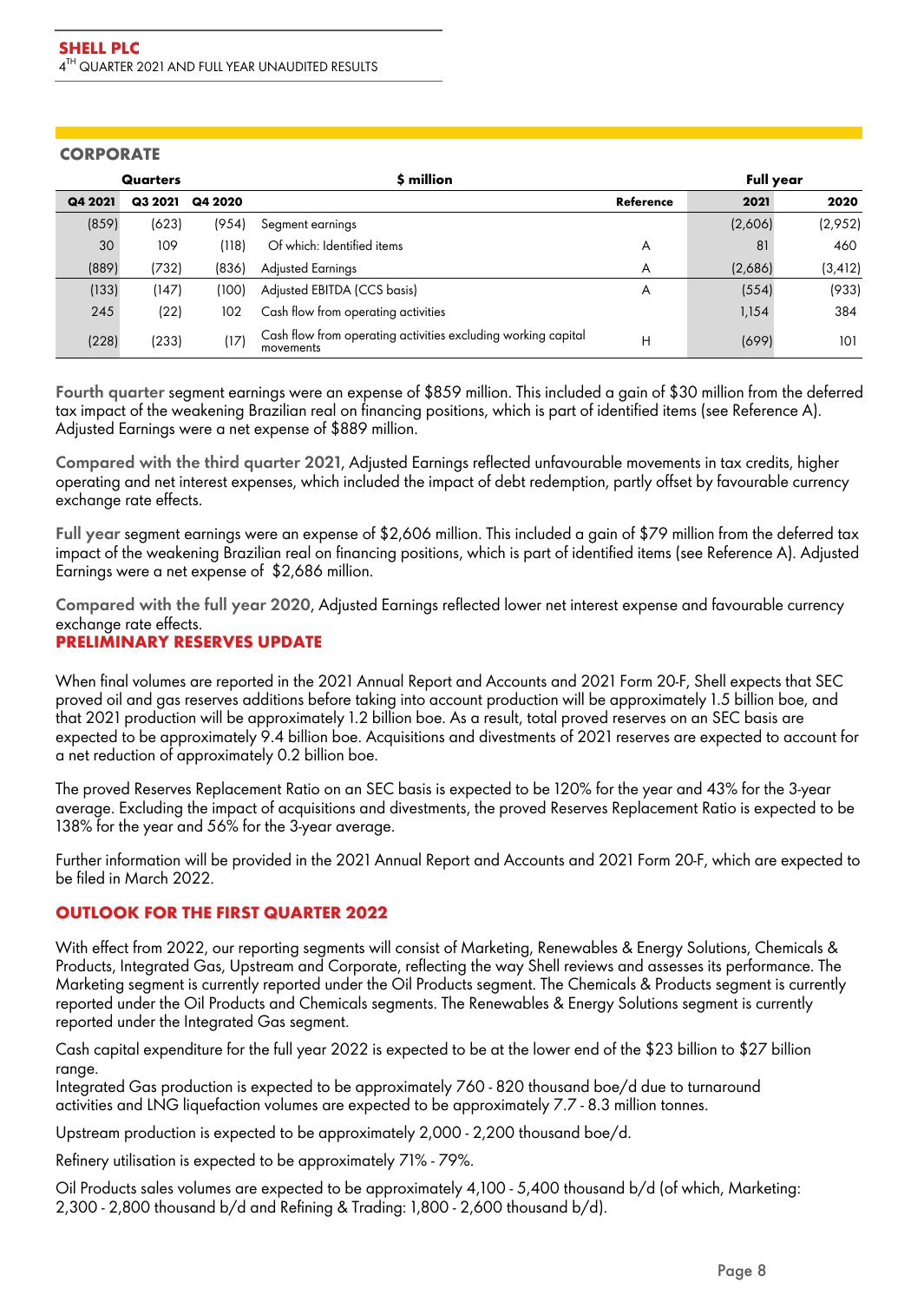Chemicals manufacturing plant utilisation is expected to be approximately 78% - 86%.

Chemicals sales volumes are expected to be approximately 3,300 - 3,700 thousand tonnes.

Corporate Adjusted Earnings are expected to be a net expense of approximately \$550 - \$650 million in the first quarter 2022 and a net expense of approximately \$2,200 - \$2,600 million for the full year 2022. This excludes the impact of currency exchange rate effects.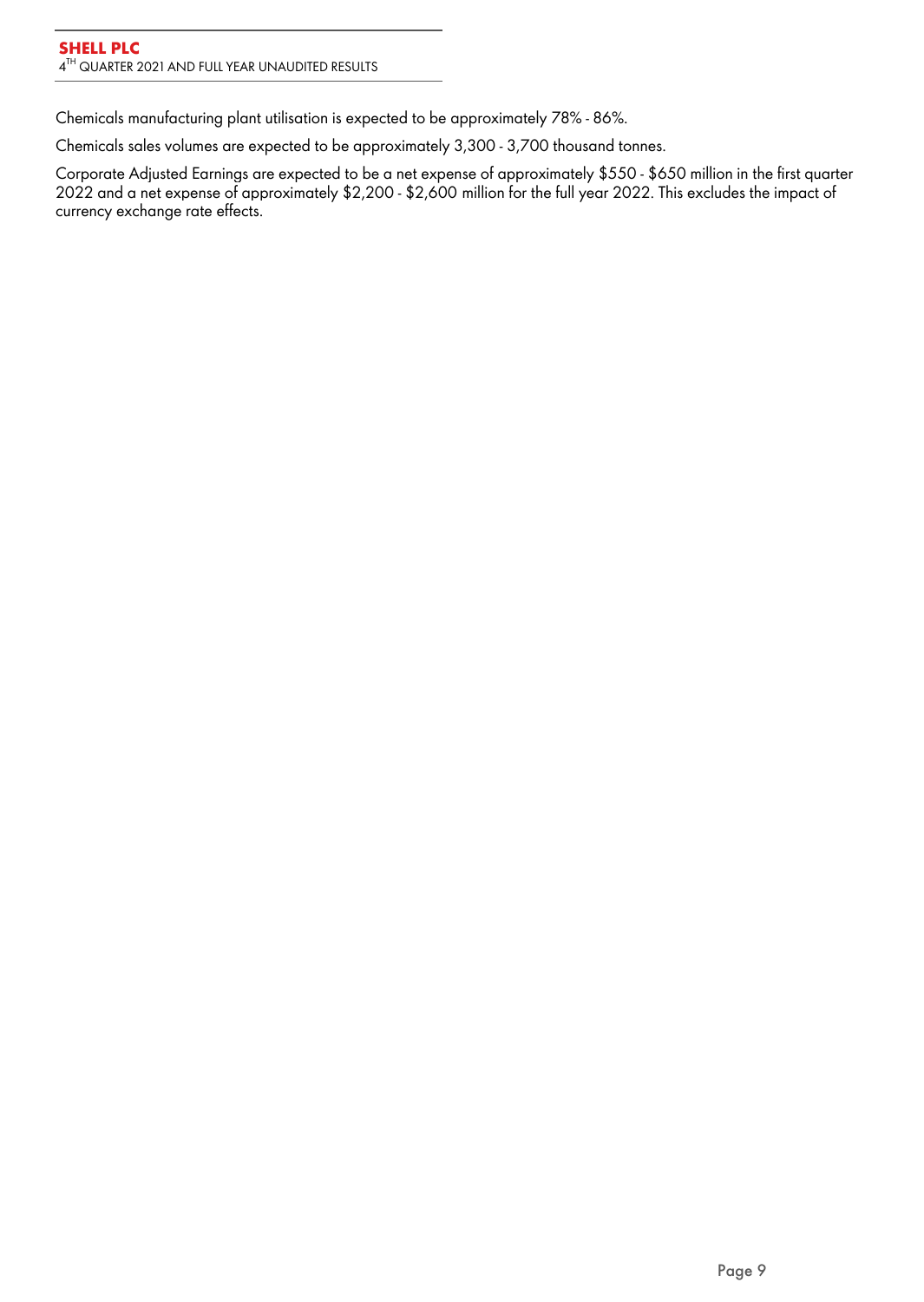# **FORTHCOMING EVENTS**

The "LNG Outlook and Shell Insights Integrated Gas Business Update" event is scheduled on February 21, 2022. First quarter 2022 results and dividends are scheduled to be announced on May 5, 2022. The Annual ESG Update is scheduled on May 10, 2022. The Annual General Meeting is scheduled on May 24, 2022. Second quarter 2022 and half year results and dividends are scheduled to be announced on July 28, 2022. Third quarter 2022 results and dividends are scheduled to be announced on October 27, 2022.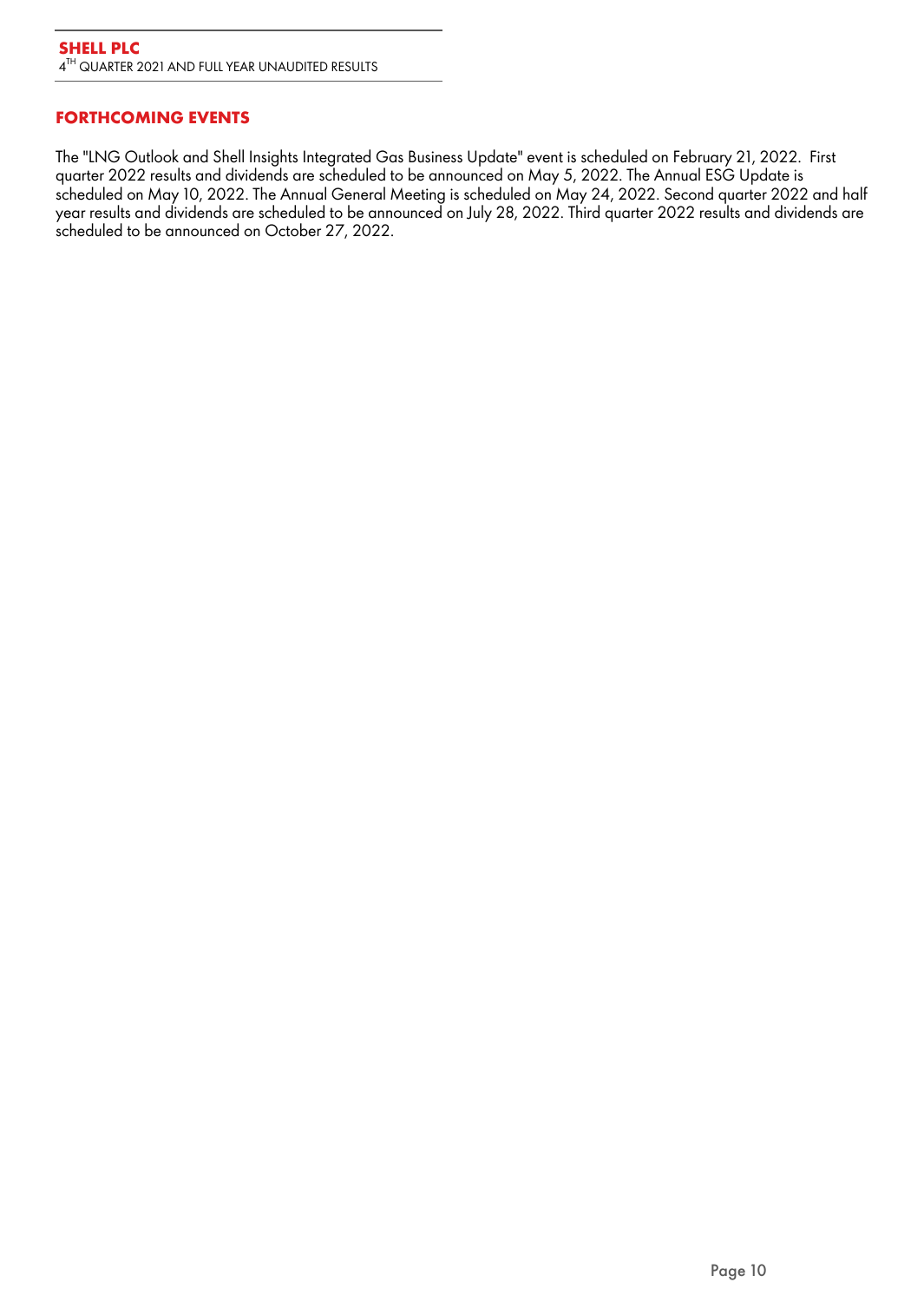# **UNAUDITED CONDENSED CONSOLIDATED FINANCIAL STATEMENTS**

# **CONSOLIDATED STATEMENT OF INCOME**

|         | Quarters |          | \$ million                                             | <b>Full year</b> |           |
|---------|----------|----------|--------------------------------------------------------|------------------|-----------|
| Q4 2021 | Q3 2021  | Q4 2020  |                                                        | 2021             | 2020      |
| 85,280  | 60,044   | 43,989   | Revenue <sup>1</sup>                                   | 261,504          | 180,543   |
| 975     | 1,014    | 629      | Share of profit of joint ventures and associates       | 4,097            | 1,783     |
| 3,968   | 497      | 411      | Interest and other income <sup>2</sup>                 | 7,056            | 869       |
| 90,223  | 61,555   | 45,028   | Total revenue and other income                         | 272,657          | 183,195   |
| 56,566  | 44,260   | 28,511   | Purchases                                              | 174,913          | 117,093   |
| 6,530   | 5,322    | 6,701    | Production and manufacturing expenses                  | 23,822           | 24,001    |
| 2,867   | 2,892    | 2,751    | Selling, distribution and administrative expenses      | 11,328           | 9,881     |
| 304     | 145      | 199      | Research and development                               | 815              | 907       |
| 280     | 526      | 508      | Exploration                                            | 1,423            | 1,747     |
| 6,445   | 6,358    | 9,573    | Depreciation, depletion and amortisation <sup>2</sup>  | 26,921           | 52,444    |
| 963     | 859      | 908      | Interest expense                                       | 3,607            | 4,089     |
| 73,954  | 60,362   | 49,152   | Total expenditure                                      | 242,828          | 210,162   |
| 16,269  | 1,193    | (4, 124) | Income/(loss) before taxation                          | 29,829           | (26,967)  |
| 4,665   | 1,510    | (168)    | Taxation charge/(credit)                               | 9,199            | (5, 433)  |
| 11,604  | (317)    | (3,956)  | Income/(loss) for the period <sup>1</sup>              | 20,630           | (21, 534) |
| 144     | 130      | 58       | Income/(loss) attributable to non-controlling interest | 529              | 146       |
| 11,461  | (447)    | (4, 014) | Income/(loss) attributable to Shell plc shareholders   | 20,101           | (21,680)  |
| 1.49    | (0.06)   | (0.52)   | Basic earnings per share $(\$)^{3}$                    | 2.59             | (2.78)    |
| 1.48    | (0.06)   |          | $(0.52)$ Diluted earnings per share $(\text{$\$})^3$   | 2.57             | (2.78)    |

<sup>1.</sup> See Note 2 "Segment information".

 $2^2$  See Note 7 "Other notes to the unaudited Condensed Consolidated Financial Statements".

 $3.$  See Note 3 "Earnings per share".

### **CONSOLIDATED STATEMENT OF COMPREHENSIVE INCOME**

| Quarters |         |         | \$ million                                                                    | <b>Full year</b> |           |  |
|----------|---------|---------|-------------------------------------------------------------------------------|------------------|-----------|--|
| Q4 2021  | Q3 2021 | Q4 2020 |                                                                               | 2021             | 2020      |  |
| 11,604   | (317)   | (3.956) | Income/(loss) for the period                                                  | 20,630           | (21, 534) |  |
|          |         |         | Other comprehensive income/(loss) net of tax:                                 |                  |           |  |
|          |         |         | Items that may be reclassified to income in later periods:                    |                  |           |  |
| (193)    | (943)   | 2,280   | - Currency translation differences                                            | (1, 413)         | 1,179     |  |
| (11)     | (1)     | 3       | - Debt instruments remeasurements                                             | (28)             | 23        |  |
| (129)    | 102     | 54      | - Cash flow hedging gains/(losses)                                            | 21               | (160)     |  |
| 86       | 89      | (170)   | - Net investment hedging gains/(losses)                                       | 295              | (423)     |  |
| (1)      | 16      | 3       | - Deferred cost of hedging                                                    | (39)             | 100       |  |
| 59       | (104)   | 39      | - Share of other comprehensive income/(loss) of joint ventures and associates | (109)            | (42)      |  |
| (190)    | (841)   | 2,208   | Total                                                                         | (1, 273)         | 677       |  |
|          |         |         | Items that are not reclassified to income in later periods:                   |                  |           |  |
| 604      | 291     | 1,045   | - Retirement benefits remeasurements                                          | 7,198            | (2,702)   |  |
| 121      | (25)    | 88      | - Equity instruments remeasurements                                           | 145              | 64        |  |
| 30       | 41      | 6       | - Share of other comprehensive income/(loss) of joint ventures and associates | 3                | 119       |  |
| 755      | 307     | 1,140   | Total                                                                         | 7,347            | (2,519)   |  |
| 564      | (534)   | 3,347   | Other comprehensive income/(loss) for the period                              | 6,074            | (1, 842)  |  |
| 12,169   | (851)   | (609)   | Comprehensive income/(loss) for the period                                    | 26,704           | (23, 376) |  |
| 118      | 85      | 134     | Comprehensive income/(loss) attributable to non-controlling interest          | 469              | 136       |  |
| 12,051   | (937)   | (743)   | Comprehensive income/(loss) attributable to Shell plc shareholders            | 26,235           | (23, 512) |  |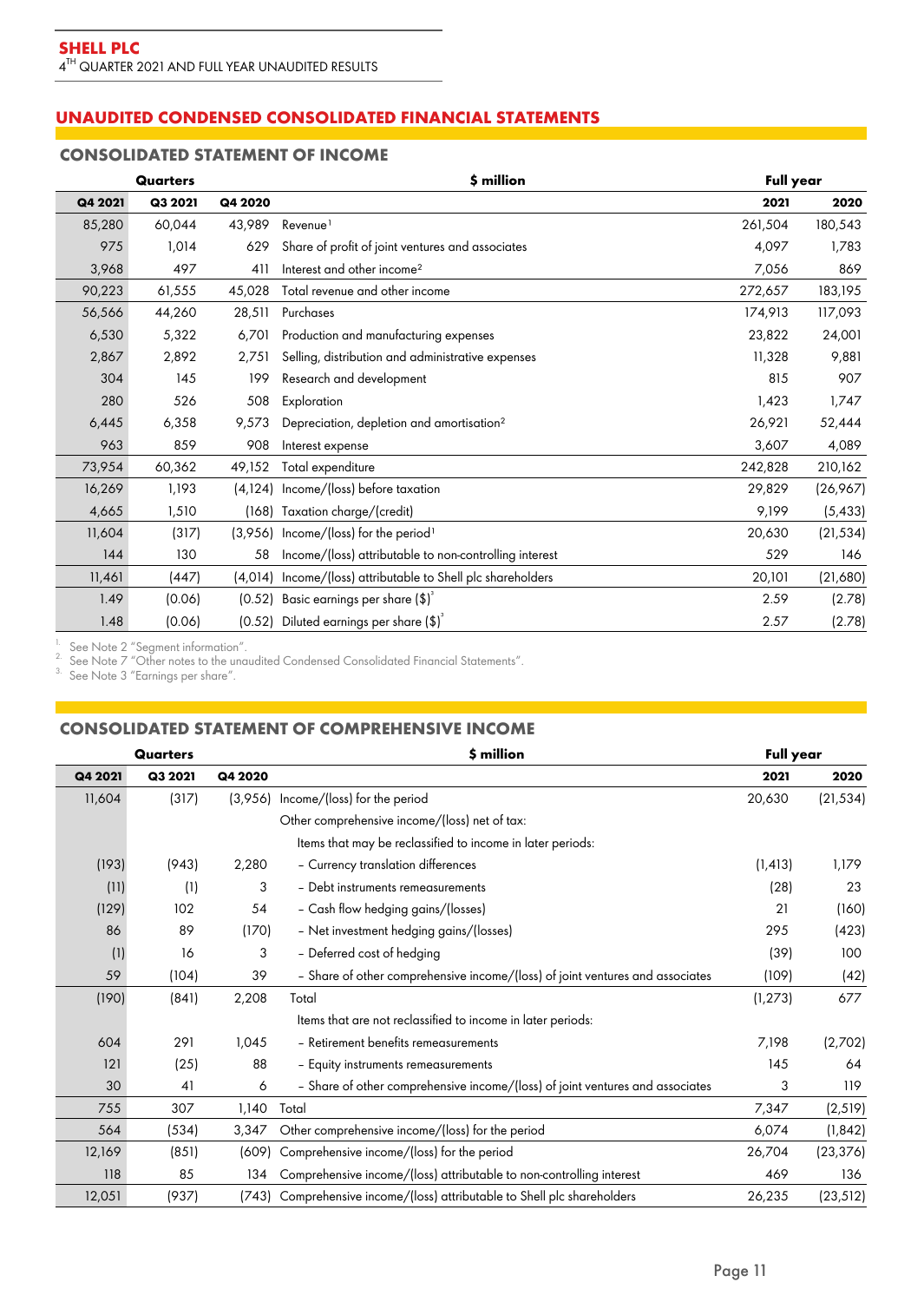# **CONDENSED CONSOLIDATED BALANCE SHEET**

**\$ million**

|                                                                                      | <b>December 31, 2021</b> | December 31, 2020 <sup>4</sup> |
|--------------------------------------------------------------------------------------|--------------------------|--------------------------------|
| <b>Assets</b>                                                                        |                          |                                |
| <b>Non-current assets</b>                                                            |                          |                                |
| Intangible assets <sup>1</sup>                                                       | 24,693                   | 22,710                         |
| Property, plant and equipment                                                        | 194,932                  | 209,700                        |
| Joint ventures and associates                                                        | 23,415                   | 22,451                         |
| Investments in securities                                                            | 3,797                    | 3,222                          |
| Deferred tax                                                                         | 12,426                   | 16,311                         |
| Retirement benefits <sup>1</sup>                                                     | 8,471                    | 2,474                          |
| Trade and other receivables                                                          | 7,065                    | 7,641                          |
| Derivative financial instruments <sup>2</sup>                                        | 815                      | 2,805                          |
|                                                                                      | 275,614                  | 287,315                        |
| <b>Current assets</b>                                                                |                          |                                |
| Inventories                                                                          | 25,258                   | 19,457                         |
| Trade and other receivables                                                          | 53,208                   | 33,625                         |
| Derivative financial instruments <sup>2</sup>                                        | 11,369                   | 5,783                          |
| Cash and cash equivalents                                                            | 36,971                   | 31,830                         |
|                                                                                      | 126,805                  | 90,695                         |
| Assets classified as held for sale <sup>1</sup>                                      | 1,961                    | 1,258                          |
|                                                                                      | 128,766                  | 91,953                         |
| <b>Total assets</b>                                                                  | 404,380                  | 379,268                        |
| <b>Liabilities</b>                                                                   |                          |                                |
| <b>Non-current liabilities</b>                                                       |                          |                                |
| Debt                                                                                 | 80,868                   | 91,115                         |
| Trade and other payables                                                             | 2,075                    | 2,304                          |
| Derivative financial instruments <sup>2</sup>                                        | 887                      | 420                            |
| Deferred tax                                                                         | 12,547                   | 10,463                         |
| Retirement benefits <sup>1,3</sup>                                                   | 11,325                   | 15,605                         |
| Decommissioning and other provisions <sup>1</sup>                                    | 25,804                   | 27,116                         |
|                                                                                      | 133,506                  | 147,023                        |
| <b>Current liabilities</b>                                                           |                          |                                |
| Debt                                                                                 | 8,218                    | 16,899                         |
| Trade and other payables <sup>3</sup>                                                | 63,173                   | 44,572                         |
| Derivative financial instruments <sup>2</sup>                                        | 16,311                   | 5,308                          |
| Income taxes payable <sup>3</sup>                                                    | 3,254                    | 3,111                          |
| Decommissioning and other provisions                                                 | 3,338                    | 3,622                          |
|                                                                                      | 94,294                   | 73,512                         |
| Liabilities directly associated with assets classified as held for sale <sup>1</sup> | 1,252                    | 196                            |
|                                                                                      | 95,547                   | 73,708                         |
| <b>Total liabilities</b>                                                             | 229,053                  | 220,731                        |
| Equity attributable to Shell plc shareholders                                        | 171,965                  | 155,310                        |
| Non-controlling interest                                                             | 3,361                    | 3,227                          |
| <b>Total equity</b>                                                                  | 175,327                  | 158,537                        |
| <b>Total liabilities and equity</b>                                                  | 404,380                  | 379,268                        |

<sup>1.</sup> See Note 7 "Other notes to the unaudited Condensed Consolidated Financial Statements".

2. See Note 6 "Derivative financial instruments and debt excluding lease liabilities".

 $^\text{3}$  As from January 1, 2021 the 'Retirement benefits' liability has been classified under non-current liabilities (previously partly presented within current liabilities) and taxes payable not related to income tax are presented within 'Trade and other payables' (previously 'Taxes payable'). Prior period comparatives have been revised to conform with current year presentation. See Note 7.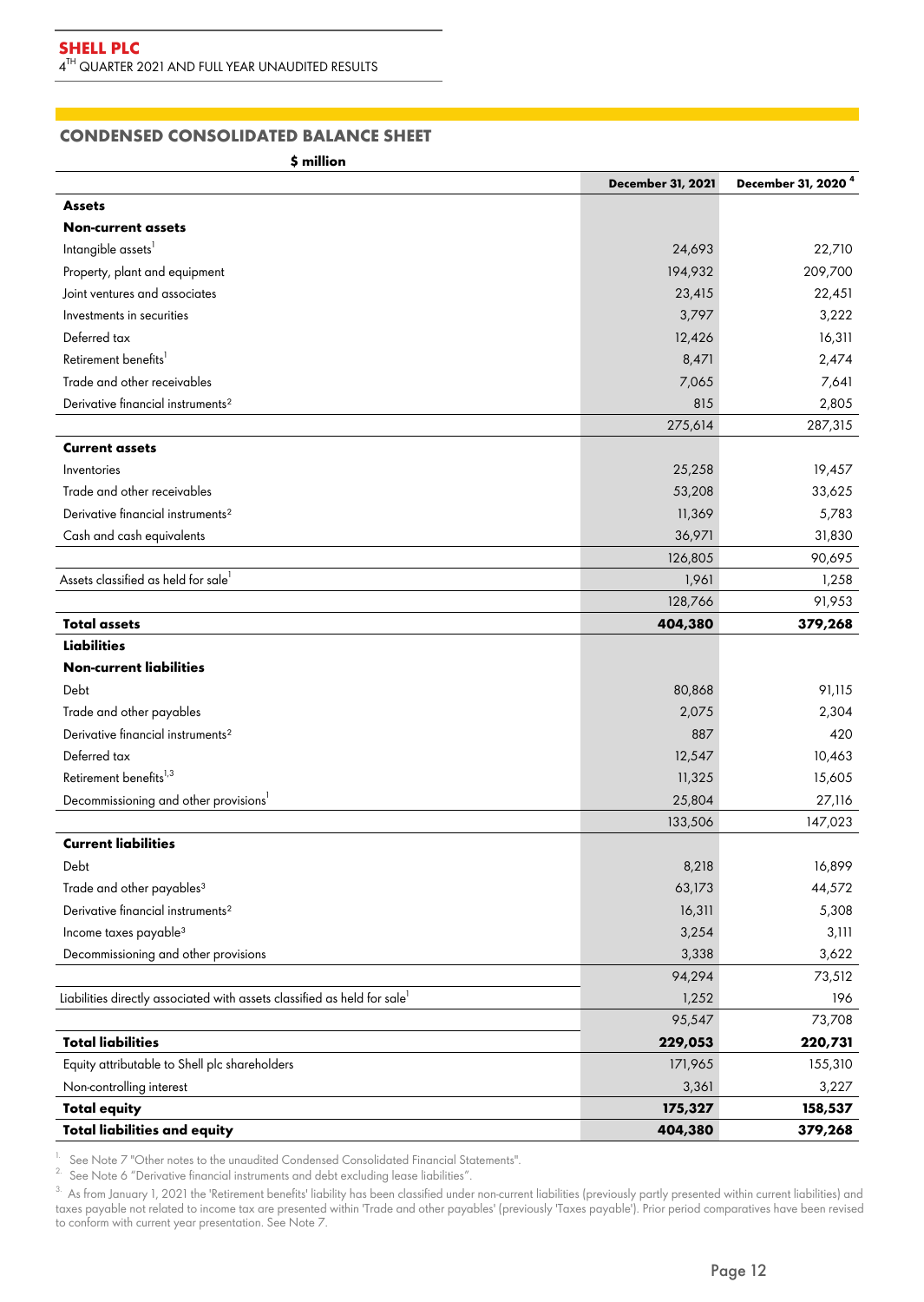<sup>4.</sup> For Q4 2021, assets held for sale are presented separately. Prior period comparatives have been revised to conform with current year presentation.

# **CONSOLIDATED STATEMENT OF CHANGES IN EQUITY**

|                                            | Equity attributable to Shell plc shareholders |                                   |                                |                             |           |                                 |                 |  |  |
|--------------------------------------------|-----------------------------------------------|-----------------------------------|--------------------------------|-----------------------------|-----------|---------------------------------|-----------------|--|--|
| \$ million                                 | Share<br>capital <sup>1</sup>                 | <b>Shares</b><br>held in<br>trust | Other<br>reserves <sup>2</sup> | <b>Retained</b><br>earnings | Total     | Non-<br>controlling<br>interest | Total<br>equity |  |  |
| At January 1, 2021                         | 651                                           | (709)                             | 12,752                         | 142,616                     | 155,310   | 3,227                           | 158,537         |  |  |
| Comprehensive income/(loss) for the period |                                               |                                   | 6,134                          | 20,101                      | 26,235    | 469                             | 26,704          |  |  |
| Transfer from other comprehensive income   |                                               |                                   | (46)                           | 46                          |           |                                 |                 |  |  |
| Dividends <sup>3</sup>                     |                                               |                                   | -                              | (6, 321)                    | (6,321)   | (348)                           | (6,669)         |  |  |
| Repurchases of shares <sup>4</sup>         | (10)                                          |                                   | 10                             | (3, 513)                    | (3, 513)  |                                 | (3, 513)        |  |  |
| Share-based compensation                   |                                               | 99                                | 58                             | 93                          | 250       |                                 | 250             |  |  |
| Other changes in non-controlling interest  |                                               |                                   |                                | 5                           | 5         | 12                              | 18              |  |  |
| At December 31, 2021                       | 641                                           | (610)                             | 18,909                         | 153,026                     | 171,965   | 3,361                           | 175,327         |  |  |
| At January 1, 2020                         | 657                                           | (1,063)                           | 14,451                         | 172,431                     | 186,476   | 3,987                           | 190,463         |  |  |
| Comprehensive income/(loss) for the period |                                               |                                   | (1, 832)                       | (21, 397)                   | (23, 229) | 136                             | (23,093)        |  |  |
| Transfer from other comprehensive income   |                                               |                                   | 270                            | (270)                       |           |                                 |                 |  |  |
| Dividends <sup>3</sup>                     |                                               |                                   | -                              | (7, 270)                    | (7, 270)  | (311)                           | (7, 581)        |  |  |
| Repurchases of shares                      | (6)                                           |                                   | 6                              | (1, 214)                    | (1, 214)  | -                               | (1, 214)        |  |  |
| Share-based compensation                   | -                                             | 354                               | (143)                          | (230)                       | (19)      | $\overline{\phantom{0}}$        | (19)            |  |  |
| Other changes in non-controlling interest  |                                               |                                   |                                | 566                         | 566       | (585)                           | (19)            |  |  |
| At December 31, 2020                       | 651                                           | (709)                             | 12,752                         | 142,616                     | 155,310   | 3,227                           | 158,537         |  |  |

 $1.$  See Note 4 "Share capital".

 $2.$  See Note 5 "Other reserves".

 $^{\text{3.}}$  The amount charged to retained earnings is based on prevailing exchange rates on payment date.

 $^{4}$  Includes shares committed to repurchase under an irrevocable contract and repurchases subject to settlement at the end of the quarter.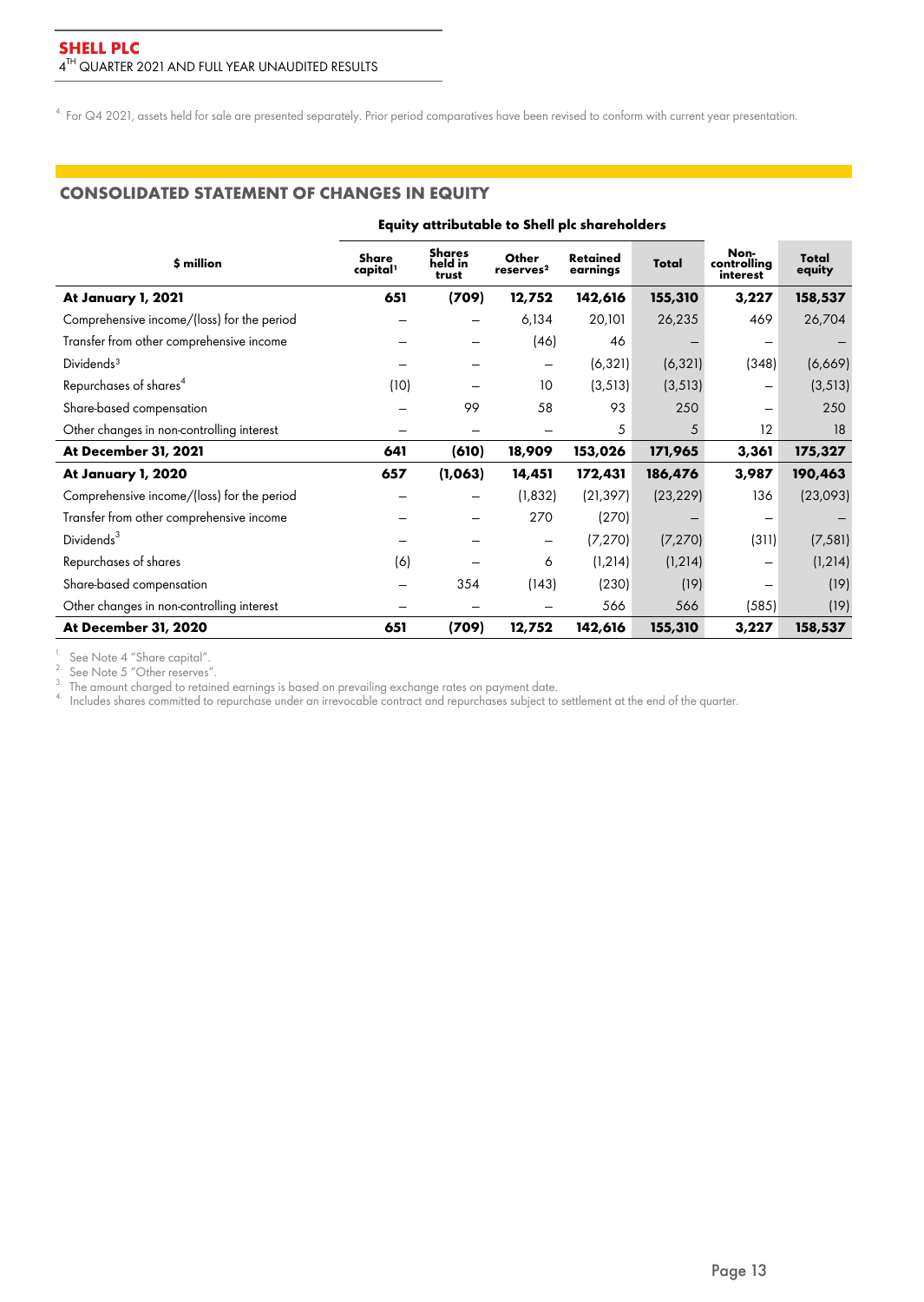### **CONSOLIDATED STATEMENT OF CASH FLOWS**

|           | <b>Quarters</b> |          | \$ million                                                                                                | <b>Full year</b> |           |
|-----------|-----------------|----------|-----------------------------------------------------------------------------------------------------------|------------------|-----------|
| Q4 2021   | Q3 2021         | Q4 2020  |                                                                                                           | 2021             | 2020      |
| 16,269    | 1,193           | (4,124)  | Income before taxation for the period                                                                     | 29,829           | (26,967)  |
|           |                 |          | Adjustment for:                                                                                           |                  |           |
| 819       | 723             | 716      | - Interest expense (net)                                                                                  | 3,096            | 3,316     |
| 6,445     | 6,358           | 9,573    | - Depreciation, depletion and amortisation                                                                | 26,921           | 52,444    |
| 72        | 323             | 199      | - Exploration well write-offs                                                                             |                  | 815       |
| (3,679)   | (298)           | (162)    | - Net (gains)/losses on sale and revaluation of non-current assets and businesses                         |                  | (286)     |
| (975)     | (1, 014)        | (629)    | - Share of (profit)/loss of joint ventures and associates                                                 | (4,097)          | (1,783)   |
| 1,611     | 956             | 982      | - Dividends received from joint ventures and associates                                                   | 3,929            | 2,591     |
| (860)     | (538)           | (1,809)  | - (Increase)/decrease in inventories                                                                      | (7, 319)         | 4,477     |
| (6,799)   | (2,859)         | (107)    | - (Increase)/decrease in current receivables                                                              | (20, 567)        | 9,625     |
| 4,688     | 1,950           | 1,579    | - Increase/(decrease) in current payables                                                                 | 17,519           | (9, 494)  |
| (6, 592)  | 10,116          | 78       | - Derivative financial instruments                                                                        | 5,882            | 977       |
| (27)      | (113)           | 212      | - Retirement benefits                                                                                     | 16               | 568       |
| 176       | (206)           | 771      | - Decommissioning and other provisions                                                                    | (76)             | 1,104     |
| (1, 236)  | 894             | (355)    | $-$ Other <sup>1</sup>                                                                                    | 803              | 8         |
| (1,743)   | (1, 459)        | (638)    | Tax paid                                                                                                  | (5,476)          | (3, 290)  |
| 8,170     | 16,025          | 6,287    | <b>Cash flow from operating activities</b>                                                                | 45,105           | 34,105    |
| (6, 236)  | (4,648)         | (5,206)  | Capital expenditure                                                                                       | (19,000)         | (16, 585) |
| (145)     | (151)           | (269)    | Investments in joint ventures and associates                                                              | (479)            | (1,024)   |
| (120)     | (41)            | (28)     | Investments in equity securities                                                                          | (218)            | (218)     |
| 8,843     | 1,122           | 94       | Proceeds from sale of property, plant and equipment and businesses                                        | 14,233           | 2,489     |
| 137       | 168             | 111      | Proceeds from joint ventures and associates from sale, capital reduction and repayment of long-term loans | 584              | 1,240     |
| 151       | 6               | 7        | Proceeds from sale of equity securities                                                                   | 296              | 281       |
| 121       | 93              | 111      | Interest received                                                                                         | 423              | 532       |
| 489       | 929             | 622      | Other investing cash inflows                                                                              | 2,928            | 3,239     |
| (662)     | (1, 283)        | (848)    | Other investing cash outflows                                                                             | (3, 528)         | (3, 232)  |
| 2,579     | (3,804)         | (5,406)  | <b>Cash flow from investing activities</b>                                                                | (4,760)          | (13, 278) |
| (32)      | (33)            | (299)    | Net increase/(decrease) in debt with maturity period within three months<br>Other debt:                   | 14               | (63)      |
| 1,602     | 23              | 2,048    | - New borrowings                                                                                          | 1,791            | 23,033    |
| (7, 850)  | (4,077)         | (4, 862) | - Repayments                                                                                              | (21, 534)        | (17, 385) |
| (1, 258)  | (788)           | (1, 153) | Interest paid                                                                                             | (4, 014)         | (4,105)   |
| (391)     | (268)           | 495      | Derivative financial instruments                                                                          | (1,165)          | 1,157     |
|           | 4               | (2)      | Change in non-controlling interest                                                                        | 19               | (42)      |
|           |                 |          | Cash dividends paid to:                                                                                   |                  |           |
| (1,838)   | (1, 812)        | (1, 307) | - Shell plc shareholders <sup>3</sup>                                                                     | (6, 253)         | (7, 424)  |
| (42)      | (40)            | (69)     | - Non-controlling interest                                                                                | (348)            | (311)     |
| (1,703)   | (971)           |          | Repurchases of shares                                                                                     | (2,889)          | (1,702)   |
| (254)     | 34              | (184)    | Shares held in trust: net sales/(purchases) and dividends received                                        | (285)            | (382)     |
| (11, 764) | (7,930)         | (5, 333) | <b>Cash flow from financing activities</b>                                                                | (34, 664)        | (7, 224)  |
| (87)      | (322)           | 567      | Effects of exchange rate changes on cash and cash equivalents                                             | (540)            | 172       |
| (1, 102)  | 3,969           | (3,884)  | Increase/(decrease) in cash and cash equivalents                                                          | 5,141            | 13,775    |
| 38,073    | 34,104          | 35,714   | Cash and cash equivalents at beginning of period                                                          | 31,830           | 18,055    |
| 36,971    | 38,073          | 31,830   | Cash and cash equivalents at end of period                                                                | 36,971           | 31,830    |

<sup>1.</sup> See Note 7 "Other notes to the unaudited Condensed Consolidated Financial Statements".

 $2.$  As from 2021 renamed from 'Proceeds from sale of joint ventures and associates'.

 $\rm{^{3}}$  Cash dividends paid represents the payment of net dividends (after deduction of withholding taxes where applicable) and payment of withholding taxes on dividends paid in the previous quarter.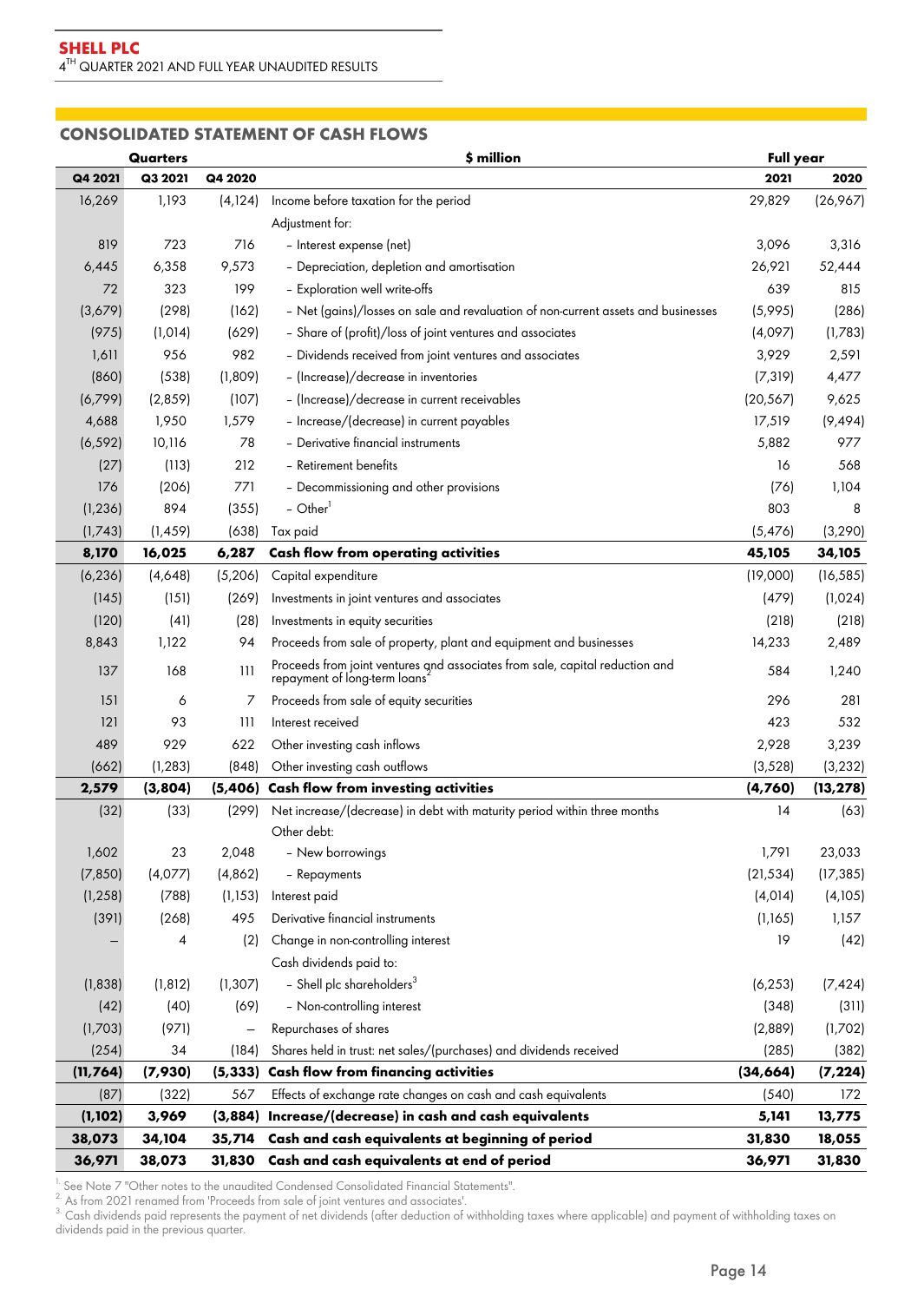# **NOTES TO THE UNAUDITED CONDENSED CONSOLIDATED FINANCIAL STATEMENTS**

## **1. Basis of preparation**

These unaudited Condensed Consolidated Financial Statements of Shell plc (formerly Royal Dutch Shell plc) ("the Company") and its subsidiaries (collectively referred to as "Shell") have been prepared on the basis of the same accounting principles, except for the application of UK-adopted international accounting standards, as those used in the Annual Report and Accounts (pages 216 to 264) and Form 20-F (pages 164 to 211) for the year ended December 31, 2020 as filed with the Registrar of Companies for England and Wales and the US Securities and Exchange Commission, respectively, and should be read in conjunction with these filings. For periods beginning on or after January 1, 2021, Shell's (interim) financial statements are prepared in accordance with UK-adopted international accounting standards which were established as a result of the UK's exit from the European Union. As applied to Shell there are no material differences from accounting principles used in the Annual Report and Accounts and Form 20-F for the year ended December 31, 2020.

The financial information presented in the unaudited Condensed Consolidated Financial Statements does not constitute statutory accounts within the meaning of section 434(3) of the Companies Act 2006 ("the Act"). Statutory accounts for the year ended December 31, 2020 were published in Shell's Annual Report and Accounts, a copy of which was delivered to the Registrar of Companies for England and Wales, and in Shell's Form 20-F. The auditor's report on those accounts was unqualified, did not include a reference to any matters to which the auditor drew attention by way of emphasis without qualifying the report and did not contain a statement under sections 498(2) or 498(3) of the Act.

Key accounting considerations, significant judgements and estimates

In the fourth quarter 2021, the Company changed its estimation technique to determine the value in use for impairment testing purposes. A key element is the update of the discount rate, that is now based on a nominal post-tax weighted average cost of capital (WACC) of 5% for Power activities and a nominal post-tax WACC of 6.5% for all other activities (previously 6% pre-tax was applied for all activities). Cashflow projections are based on management's most recent operating plan that represent management's best estimate and are risked as appropriate. The change in discount rate to a nominal post-tax WACC has been reflected in a commensurate manner in the risk adjustments to cashflow projections. The impact of this change is not material.

Future long-term commodity price assumptions and management's view on the future development of refining margins represent a significant estimate and both were subject to change in 2020, resulting in the recognition of impairments in 2020. These assumptions continue to apply for impairment testing purposes in the fourth quarter 2021.

The discount rate applied to provisions is reviewed on a regular basis. The discount rate was reviewed and adjusted in the fourth quarter 2021. See Note 7.

#### Simplification of share structure

On December 10, 2021, the shareholders of the Company supported the resolution to amend Shell's articles of association to enable the simplification of the Company. The simplification entails the establishment through assimilation into a single line of shares, the alignment of the Company's tax residence with its country of incorporation in the UK and granting the Board the power to change the Company's name. On December 20, 2021, the Board decided to proceed with the proposal. The alignment of the Company's tax residence with its country of incorporation in the UK resulted in recognition in 2021 of a taxable deemed disposal gain fully offset by taxable losses in the Netherlands.

## **2. Segment information**

Segment earnings are presented on a current cost of supplies basis (CCS earnings), which is the earnings measure used by the Chief Executive Officer for the purposes of making decisions about allocating resources and assessing performance. On this basis, the purchase price of volumes sold during the period is based on the current cost of supplies during the same period after making allowance for the tax effect. CCS earnings therefore exclude the effect of changes in the oil price on inventory carrying amounts. Sales between segments are based on prices generally equivalent to commercially available prices.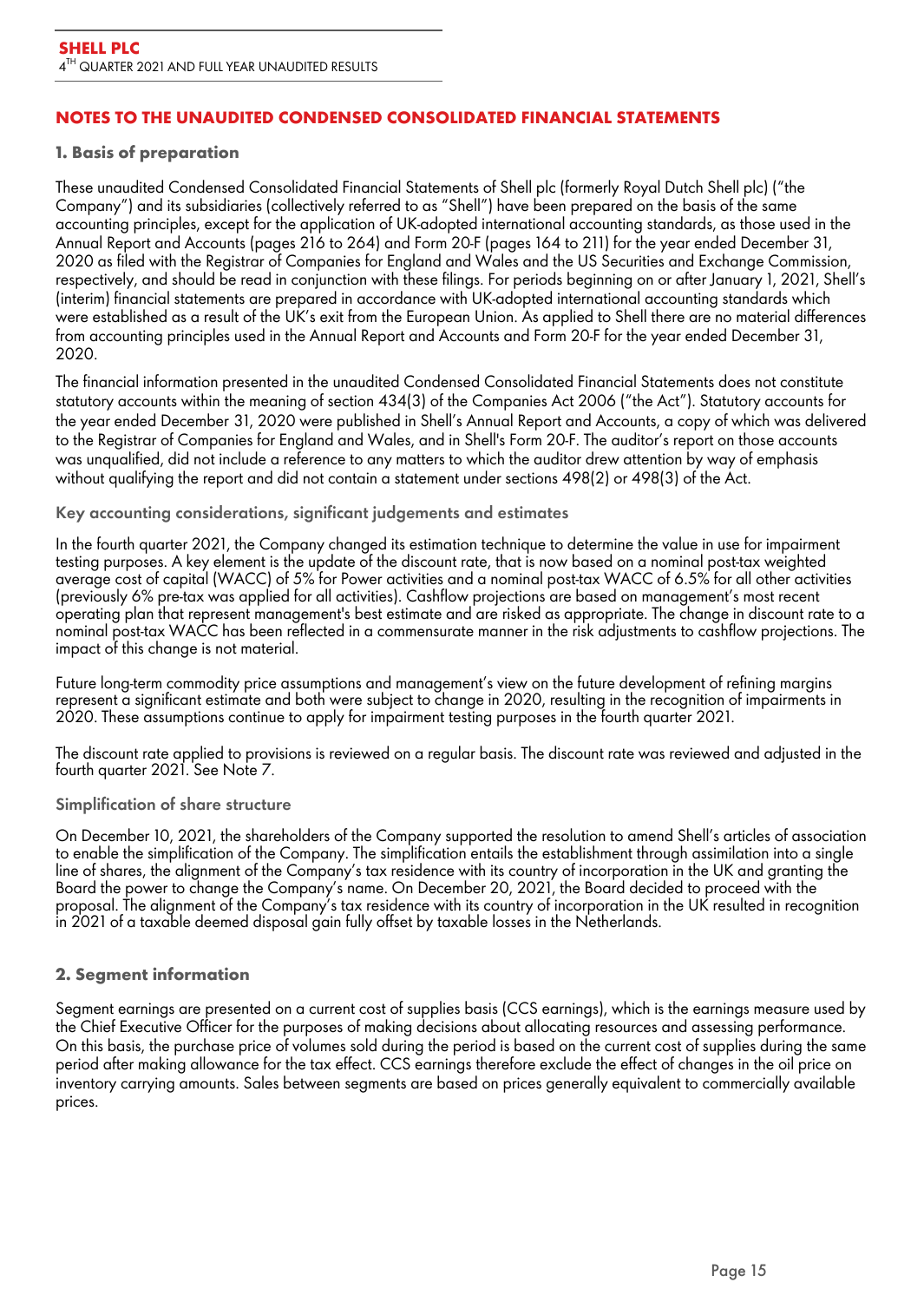## **INFORMATION BY SEGMENT**

| <b>Quarters</b> |          |          |                                        | \$ million |         | Full year |  |  |
|-----------------|----------|----------|----------------------------------------|------------|---------|-----------|--|--|
| Q4 2021         | Q3 2021  | Q4 2020  |                                        |            | 2021    | 2020      |  |  |
|                 |          |          | Third-party revenue                    |            |         |           |  |  |
| 24,907          | 6,994    | 8,010    | Integrated Gas                         |            | 52,407  | 33,287    |  |  |
| 2,612           | 2,368    | 1,576    | Upstream                               |            | 9,163   | 6,767     |  |  |
| 53,665          | 46,281   | 31,001   | Oil Products                           |            | 182,899 | 128,717   |  |  |
| 4,089           | 4,390    | 3,386    | Chemicals                              |            | 16,993  | 11,721    |  |  |
| 7               | 11       | 16       | Corporate                              |            | 43      | 51        |  |  |
| 85,280          | 60,044   | 43,989   | Total third-party revenue <sup>1</sup> |            | 261,504 | 180,543   |  |  |
|                 |          |          | Inter-segment revenue                  |            |         |           |  |  |
| 2,850           | 1,887    | 1,098    | <b>Integrated Gas</b>                  |            | 7,883   | 3,410     |  |  |
| 10,955          | 9,191    | 5,860    | Upstream                               |            | 36,325  | 21,564    |  |  |
| 3,269           | 3,094    | 1,733    | Oil Products                           |            | 11,836  | 6,213     |  |  |
| 1,879           | 1,663    | 784      | Chemicals                              |            | 6,362   | 2,850     |  |  |
|                 |          |          | Corporate                              |            |         |           |  |  |
|                 |          |          | <b>CCS earnings</b>                    |            |         |           |  |  |
| 6,637           | (3, 247) | 20       | Integrated Gas                         |            | 6,340   | (6, 278)  |  |  |
| 4,909           | 1,274    | (2,091)  | Upstream                               |            | 9,694   | (10, 785) |  |  |
| 620             | 1,362    | (1,775)  | Oil Products                           |            | 2,664   | (494)     |  |  |
| (119)           | 357      | 367      | Chemicals                              |            | 1,390   | 808       |  |  |
| (859)           | (623)    | (954)    | Corporate                              |            | (2,606) | (2,952)   |  |  |
| 11,187          | (876)    | (4, 434) | <b>Total CCS earnings</b>              |            | 17,482  | (19, 701) |  |  |

 $1$  Includes revenue from sources other than from contracts with customers, which mainly comprises the impact of fair value accounting of commodity derivatives. Fourth quarter 2021 included income of \$4,287 million mainly driven by Integrated Gas, refer to "Performance by Segment" (Q3 2021: \$5,032 million losses; Q4 2020: \$114 million income). This amount includes both the reversal of prior losses of \$2,860 million (Q3 2021: \$1,205 million losses; Q4 2020: \$147 million gains) related to sales contracts and prior gains of \$2,476 million (Q3 2021: \$1,517 million gains; Q4 2020: \$23 million gains) related to purchase contracts that were previously recognised and where physical settlement took place in the fourth quarter 2021.

## **RECONCILIATION OF INCOME FOR THE PERIOD TO CCS EARNINGS**

| Quarters |         |          | \$ million                                              | <b>Full year</b> |           |
|----------|---------|----------|---------------------------------------------------------|------------------|-----------|
| Q4 2021  | Q3 2021 | Q4 2020  |                                                         | 2021             | 2020      |
| 11,461   | (447)   | (4,014)  | Income/(loss) attributable to Shell plc shareholders    | 20,101           | (21,680)  |
| 144      | 130     | 58       | Income/(loss) attributable to non-controlling interest  | 529              | 146       |
| 11,604   | (317)   |          | (3,956) Income/(loss) for the period                    | 20,630           | (21, 534) |
|          |         |          | Current cost of supplies adjustment:                    |                  |           |
| (481)    | (666)   | (589)    | Purchases                                               | (3,772)          | 2,359     |
| 106      | 142     | 133      | Taxation                                                | 809              | (585)     |
| (42)     | (35)    | (23)     | Share of profit/(loss) of joint ventures and associates | (184)            | 59        |
| (417)    | (559)   |          | (479) Current cost of supplies adjustment               | (3, 147)         | 1,833     |
|          |         |          | of which:                                               |                  |           |
| (380)    | (541)   | (465)    | Attributable to Shell plc shareholders                  | (3,028)          | 1,759     |
| (37)     | (18)    | (14)     | Attributable to non-controlling interest                | (119)            | 74        |
| 11,187   | (876)   |          | (4,434) CCS earnings                                    | 17,482           | (19, 701) |
|          |         |          | of which:                                               |                  |           |
| 11,081   | (988)   | (4, 478) | CCS earnings attributable to Shell plc shareholders     | 17,073           | (19, 921) |
| 106      | 112     | 44       | CCS earnings attributable to non-controlling interest   | 410              | 220       |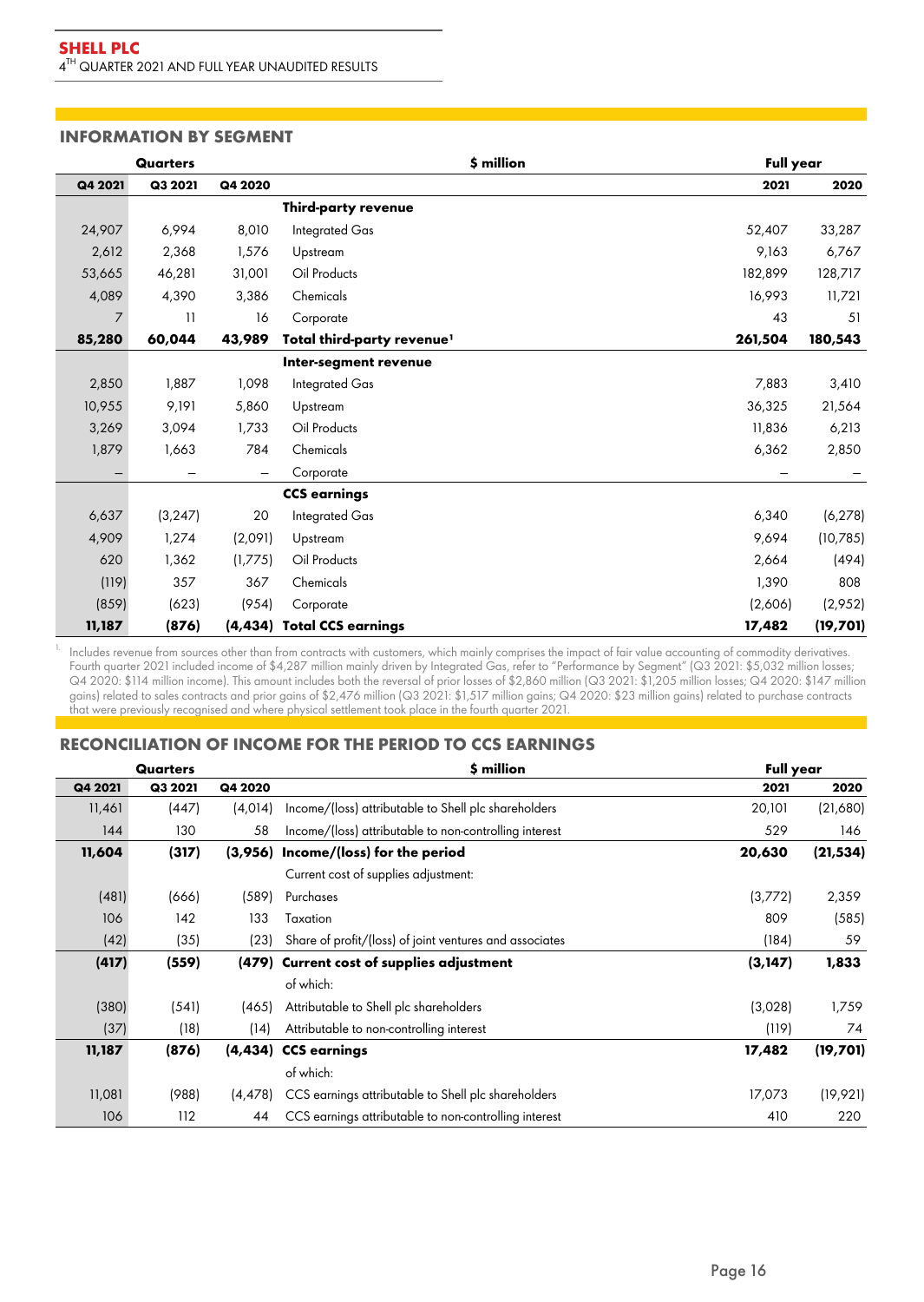# **3. Earnings per share**

#### **EARNINGS PER SHARE**

|         | Quarters |         |                                                                           | <b>Full year</b> |          |
|---------|----------|---------|---------------------------------------------------------------------------|------------------|----------|
| Q4 2021 | Q3 2021  | Q4 2020 |                                                                           | 2021             | 2020     |
| 11,461  | (447)    |         | (4,014) Income/(loss) attributable to Shell plc shareholders (\$ million) | 20.101           | (21,680) |
|         |          |         | Weighted average number of shares used as the basis for determining:      |                  |          |
| 7,701.9 | 7.773.3  | 7.784.4 | Basic earnings per share (million)                                        | 7.761.7          | 7,795.6  |
| 7,744.3 | 7.773.3  | 7.784.4 | Diluted earnings per share (million)                                      | 7,806.8          | 7,795.6  |

## **4. Share capital**

# **ISSUED AND FULLY PAID ORDINARY SHARES OF €0.07 EACH<sup>1</sup>**

|                       | <b>Number of shares</b> |                | Nominal value (\$ million) |      |       |
|-----------------------|-------------------------|----------------|----------------------------|------|-------|
|                       | A                       | в              | A                          | В    | Total |
| At January 1, 2021    | 4,101,239,499           | 3,706,183,836  | 345                        | 306  | 651   |
| Repurchases of shares |                         | (123,290,882)  | $\overline{\phantom{m}}$   | (10) | (10)  |
| At December 31, 2021  | 4,101,239,499           | 3,582,892,954  | 345                        | 296  | 641   |
| At January 1, 2020    | 4, 151, 787, 517        | 3,729,407,107  | 349                        | 308  | 657   |
| Repurchases of shares | (50, 548, 018)          | (23, 223, 271) | (4)                        | (2)  | (6)   |
| At December 31, 2020  | 4,101,239,499           | 3,706,183,836  | 345                        | 306  | 651   |

<sup>1.</sup> Share capital at December 31, 2021 also included 50,000 issued and fully paid sterling deferred shares of £1 each.

At Shell plc's (formerly Royal Dutch Shell plc) Annual General Meeting on May 18, 2021, the Board was authorised to allot ordinary shares in Shell plc, and to grant rights to subscribe for, or to convert, any security into ordinary shares in Shell plc, up to an aggregate nominal amount of €182.1 million (representing 2,602 million ordinary shares of €0.07 each), and to list such shares or rights on any stock exchange. This authority expires at the earlier of the close of business on August 18, 2022, and the end of the Annual General Meeting to be held in 2022, unless previously renewed, revoked or varied by Shell plc in a general meeting.

Also see Note 9 "Post-balance sheet events".

# **5. Other reserves**

## **OTHER RESERVES**

| \$ million                                                                  | Merger<br>reserve | Share<br>premium<br>reserve | Capital<br>redemption<br>reserve | Share plan<br>reserve | Accumulated<br>other<br>comprehensive<br>income | Total    |
|-----------------------------------------------------------------------------|-------------------|-----------------------------|----------------------------------|-----------------------|-------------------------------------------------|----------|
| At January 1, 2021                                                          | 37,298            | 154                         | 129                              | 906                   | (25, 735)                                       | 12,752   |
| Other comprehensive income/(loss) attributable to<br>Shell plc shareholders |                   |                             |                                  |                       | 6,134                                           | 6,134    |
| Transfer from other comprehensive income                                    |                   |                             |                                  |                       | (46)                                            | (46)     |
| Repurchases of shares                                                       |                   |                             | 10                               |                       |                                                 | 10       |
| Share-based compensation                                                    |                   |                             |                                  | 58                    |                                                 | 58       |
| At December 31, 2021                                                        | 37,298            | 154                         | 139                              | 964                   | (19, 647)                                       | 18,909   |
| At January 1, 2020                                                          | 37,298            | 154                         | 123                              | 1,049                 | (24, 173)                                       | 14,451   |
| Other comprehensive income/(loss) attributable to<br>Shell plc shareholders |                   |                             |                                  |                       | (1, 832)                                        | (1, 832) |
| Transfer from other comprehensive income                                    |                   |                             |                                  |                       | 270                                             | 270      |
| Repurchases of shares                                                       |                   |                             | 6                                |                       | -                                               | 6        |
| Share-based compensation                                                    |                   |                             |                                  | (143)                 |                                                 | (143)    |
| At December 31, 2020                                                        | 37,298            | 154                         | 129                              | 906                   | (25, 735)                                       | 12,752   |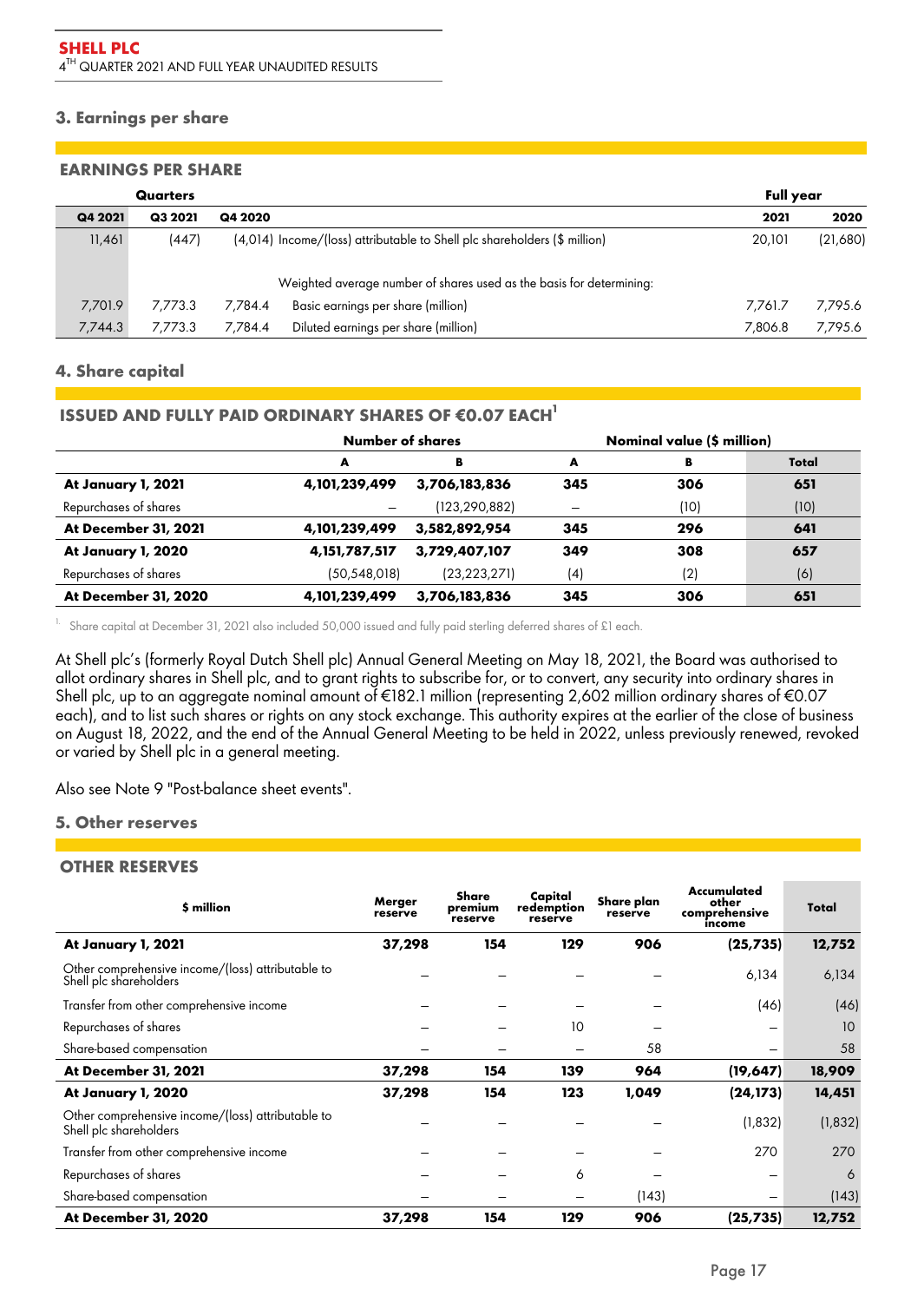The merger reserve and share premium reserve were established as a consequence of Shell plc (formerly Royal Dutch Shell plc) becoming the single parent company of Royal Dutch Petroleum Company and The "Shell" Transport and Trading Company, p.l.c., now The Shell Transport and Trading Company Limited, in 2005. The merger reserve increased in 2016 following the issuance of shares for the acquisition of BG Group plc. The capital redemption reserve was established in connection with repurchases of shares of Shell plc. The share plan reserve is in respect of equity-settled share-based compensation plans.

# **6. Derivative financial instruments and debt excluding lease liabilities**

As disclosed in the Consolidated Financial Statements for the year ended December 31, 2020, presented in the Annual Report and Accounts and Form 20-F for that year, Shell is exposed to the risks of changes in fair value of its financial assets and liabilities. The fair values of the financial assets and liabilities are defined as the price that would be received to sell an asset or paid to transfer a liability in an orderly transaction between market participants at the measurement date. Methods and assumptions used to estimate the fair values at December 31, 2021, are consistent with those used in the year ended December 31, 2020, though the carrying amounts of derivative financial instruments measured using predominantly unobservable inputs have changed since that date.

The table below provides the comparison of the fair value with the carrying amount of debt excluding lease liabilities, disclosed in accordance with IFRS 7 *Financial Instruments: Disclosures.*

# **DEBT EXCLUDING LEASE LIABILITIES**

| \$ million              | <b>December 31, 2021</b> | December 31, 2020 |
|-------------------------|--------------------------|-------------------|
| Carrying amount         | 61,579                   | 79,594            |
| Fair value <sup>1</sup> | 67,066                   | 88.294            |

Mainly determined from the prices quoted for these securities.

# **7. Other notes to the unaudited Condensed Consolidated Financial Statements**

#### **Consolidated Statement of Income** Interest and other income

| Quarters |         |         | \$ million                                                                  | Full year |       |
|----------|---------|---------|-----------------------------------------------------------------------------|-----------|-------|
| Q4 2021  | Q3 2021 | Q4 2020 |                                                                             | 2021      | 2020  |
| 3,968    | 497     | 411     | Interest and other income                                                   | 7,056     | 869   |
|          |         |         | of which:                                                                   |           |       |
| 144      | 136     | 168.    | Interest income                                                             | 510       | 679   |
| 48       | 9       |         | 2 Dividend income (from investments in equity securities)                   | -91       | 22    |
| 3,679    | 298     |         | 162 Net gains on sales and revaluation of non-current assets and businesses | 5.995     | 286   |
| 70       | (42)    |         | (35) Net foreign exchange gains/(losses) on financing activities            | 118       | (391) |
| 28       | 96      | 113     | Other                                                                       | 342       | 273   |

## Depreciation, depletion and amortisation

| Quarters |         |         | \$ million                               | Full year |        |
|----------|---------|---------|------------------------------------------|-----------|--------|
| Q4 2021  | Q3 2021 | Q4 2020 |                                          | 2021      | 2020   |
| 6,445    | 6.358   | 9.573   | Depreciation, depletion and amortisation | 26.921    | 52.444 |

Depreciation, depletion and amortisation in Q4 2021 includes \$1,081 million pre-tax (Q3 2021: \$352 million; Q4 2020: \$3,318 million; full year 2021: \$3,850 million; full year 2020: \$27,463) of impairments.

# **Condensed Consolidated Balance Sheet**

## Intangible assets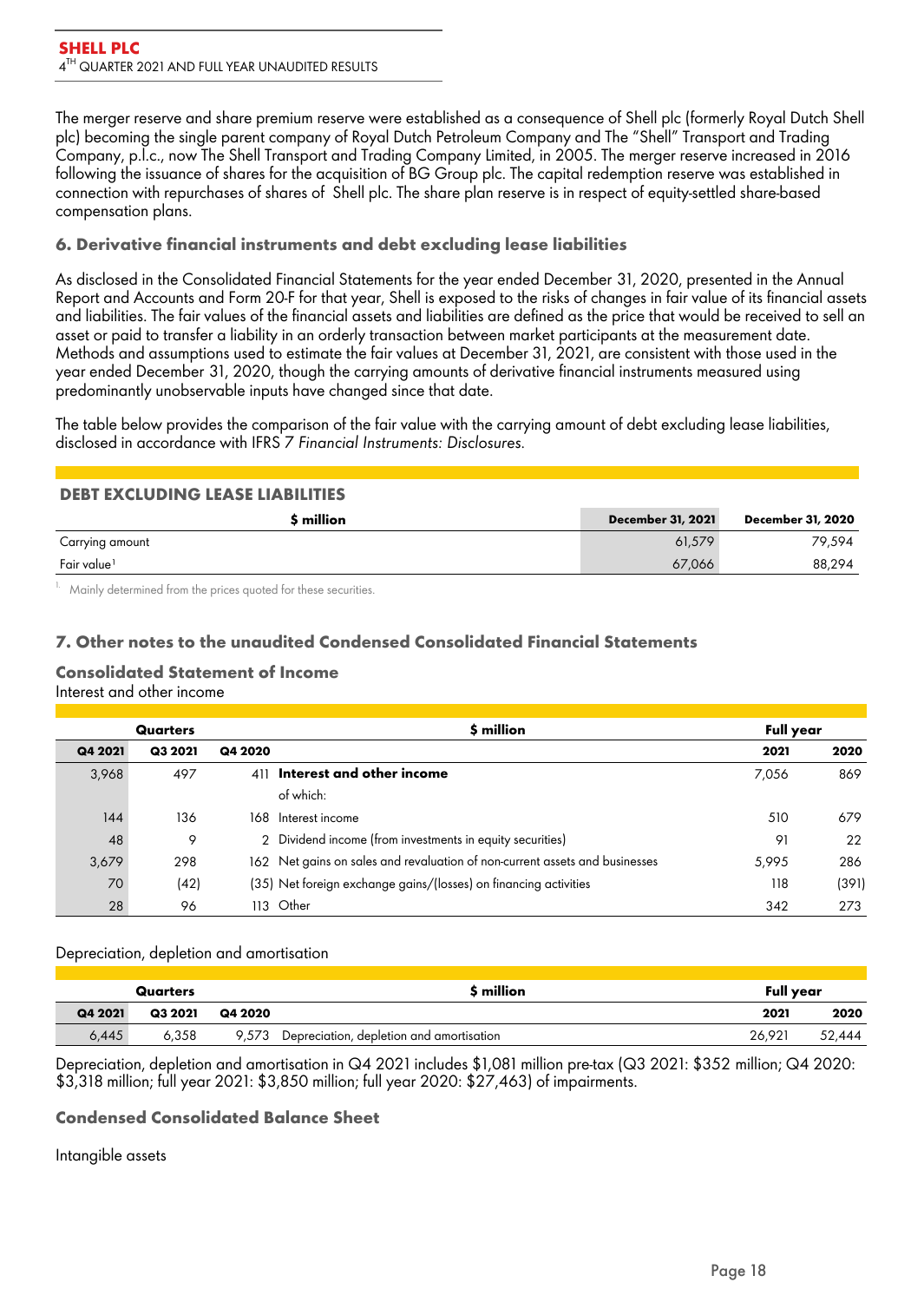| \$ million        |                          |                   |
|-------------------|--------------------------|-------------------|
|                   | <b>December 31, 2021</b> | December 31, 2020 |
| Intangible assets | 24,693                   | 22,710            |

Intangible assets as at December 31, 2021 includes \$1,167 million acquisition related goodwill recognised in the fourth quarter 2021. The accounting is provisional because of the limited period since the acquisition date and will be completed in 2022.

### Assets classified as held for sale

| \$ million                                                              |                   |                   |
|-------------------------------------------------------------------------|-------------------|-------------------|
|                                                                         | December 31, 2021 | December 31, 2020 |
| Assets classified as held for sale                                      | 1.961             | 1.258             |
| Liabilities directly associated with assets classified as held for sale | .252              | 196               |

Assets classified as held for sale and associated liabilities at December 31, 2021 mainly relate to two refineries. The major classes of assets and liabilities classified as held for sale are Property, plant and equipment (\$896 million; December 31, 2020: \$1,146 million), Inventories (\$528 million; December 31, 2020: zero) and Debt (\$456 million; December 31, 2020: zero).

### Retirement benefits

| \$ million                       |                          |                          |
|----------------------------------|--------------------------|--------------------------|
|                                  | <b>December 31, 2021</b> | <b>December 31, 2020</b> |
| <b>Non-current assets</b>        |                          |                          |
| Retirement benefits              | 8,471                    | 2.474                    |
| <b>Non-current liabilities</b>   |                          |                          |
| Retirement benefits <sup>1</sup> | 11,325                   | 15,605                   |
| <b>Deficit</b>                   | 2,854                    | 13,131                   |

As from January 1, 2021 the 'Retirement benefits' liability has been classified under non-current liabilities (previously partly presented within current liabilities). Prior period comparatives have been revised by \$437 million to conform with current year presentation.

The decrease in the net retirement benefit liability is mainly driven by positive returns on plan assets, an increase of the market yield on high-quality corporate bonds in the USA, the UK and Eurozone, partly offset by an increase in expected inflation in the UK and Eurozone. Amounts recognised in the balance sheet in relation to defined benefit plans include both plan assets and obligations that are presented on a net basis on a plan-by-plan basis.

#### Decommissioning and other provisions

The discount rate applied at December 31, 2021 was 2.00% (December 31, 2020: 1.75%). Non-current decommissioning and restoration provisions decreased by \$0.7 billion as a result of the change in the discount rate.

Income taxes payable

| \$ million           |                          |                   |
|----------------------|--------------------------|-------------------|
|                      | <b>December 31, 2021</b> | December 31, 2020 |
| Income taxes payable | 3,254                    |                   |

As from January 1, 2021 taxes payable not related to income tax are presented within 'Trade and other payables' (previously within 'Taxes payable') and 'Taxes payable' has been renamed into 'Income taxes payable'. Prior period comparatives have been revised by \$2,895 million to conform with current year presentation.

## **Consolidated Statement of Cash Flows**

Cash flow from operating activities - Other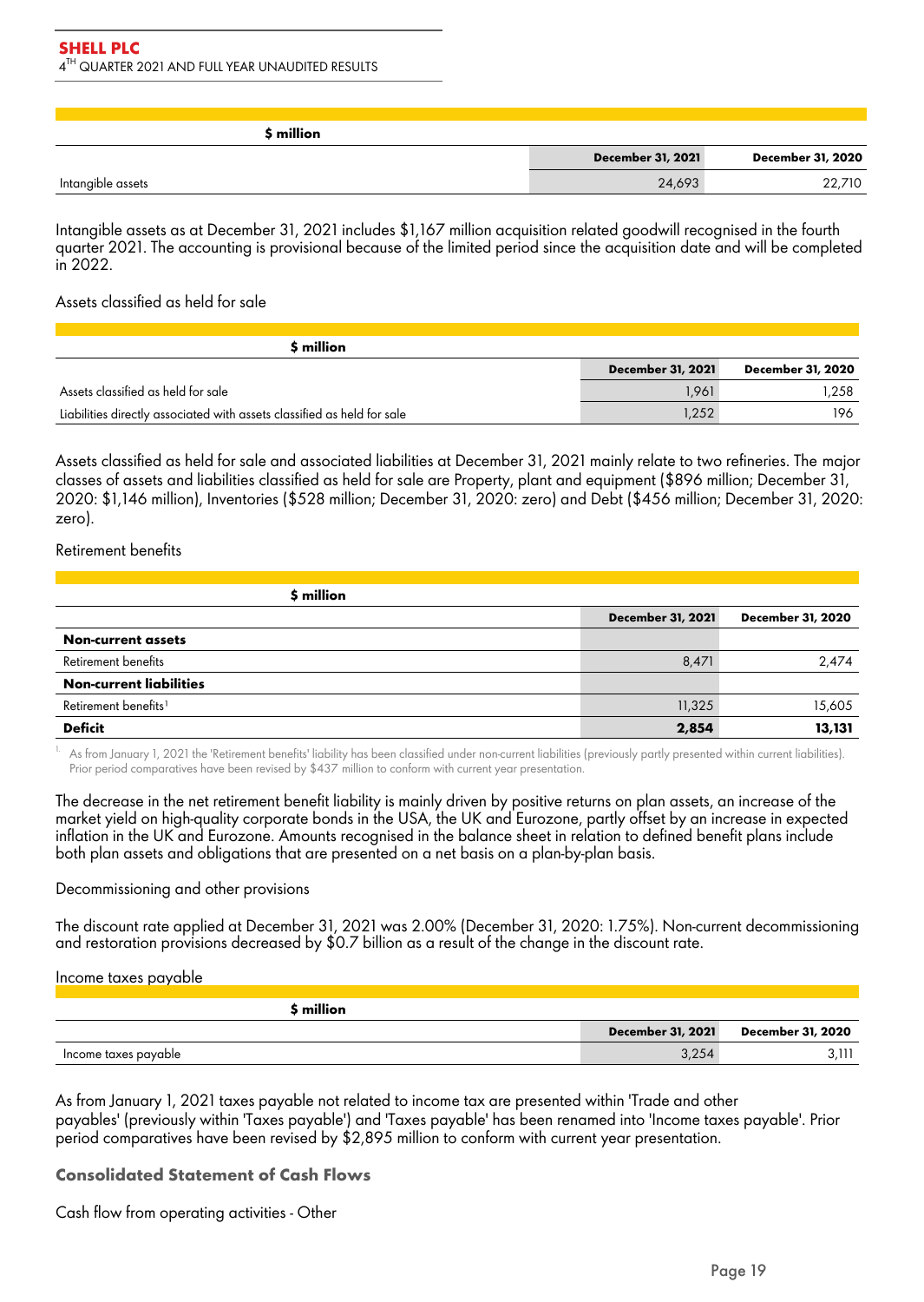|          | Quarters |               | \$ million | <b>Full year</b> |      |
|----------|----------|---------------|------------|------------------|------|
| Q4 2021  | Q3 2021  | Q4 2020       |            | 2021             | 2020 |
| (1, 236) | 894      | $(355)$ Other |            | 803              |      |

Cash flow from operating activities - Other for the fourth quarter 2021 includes \$1.1 billion of net outflows due to the timing of payments relating to emission and biofuel programmes in Europe and North America.

# **8. Other contingencies**

On December 20, 2021, the Board decided to proceed with the simplification (as outlined in Note 1). Preceding this decision, a proposed bill on the Dutch dividend withholding tax (DWT) exit tax charge and subsequent amendments were submitted to the Dutch Parliament imposing a DWT exit tax charge on any company that transfers its tax residence to a country that does not levy dividend withholding tax, such as the UK. The amended bill was submitted to the Dutch Council of State for advice and is at an early stage of discussion in the Dutch Parliament. Having considered a range of factors including legal advice, following the transfer of the Company's tax residence it is expected that the Company will ultimately not incur any DWT exit tax cost.

## **9. Post-balance sheet events**

On January 20, 2022, Shell completed the sale of its interest in Deer Park Refining Limited Partnership, a 50-50 joint venture between Shell Oil Company and P.M.I. Norteamerica, S.A. De C.V. (a subsidiary of Petroleos Mexicanos, or Pemex) for a total of \$596 million, consisting of a combination of cash and debt.

On January 21, 2022, the Company changed its name from Royal Dutch Shell plc to Shell plc.

On January 29, 2022, one line of shares was established through assimilation of each A share and each B share into one ordinary share of the Company. This assimilation had no impact on voting rights or dividend entitlements. Dutch withholding tax, applied previously on dividends on A shares, no longer applies on dividends paid on the ordinary shares following assimilation.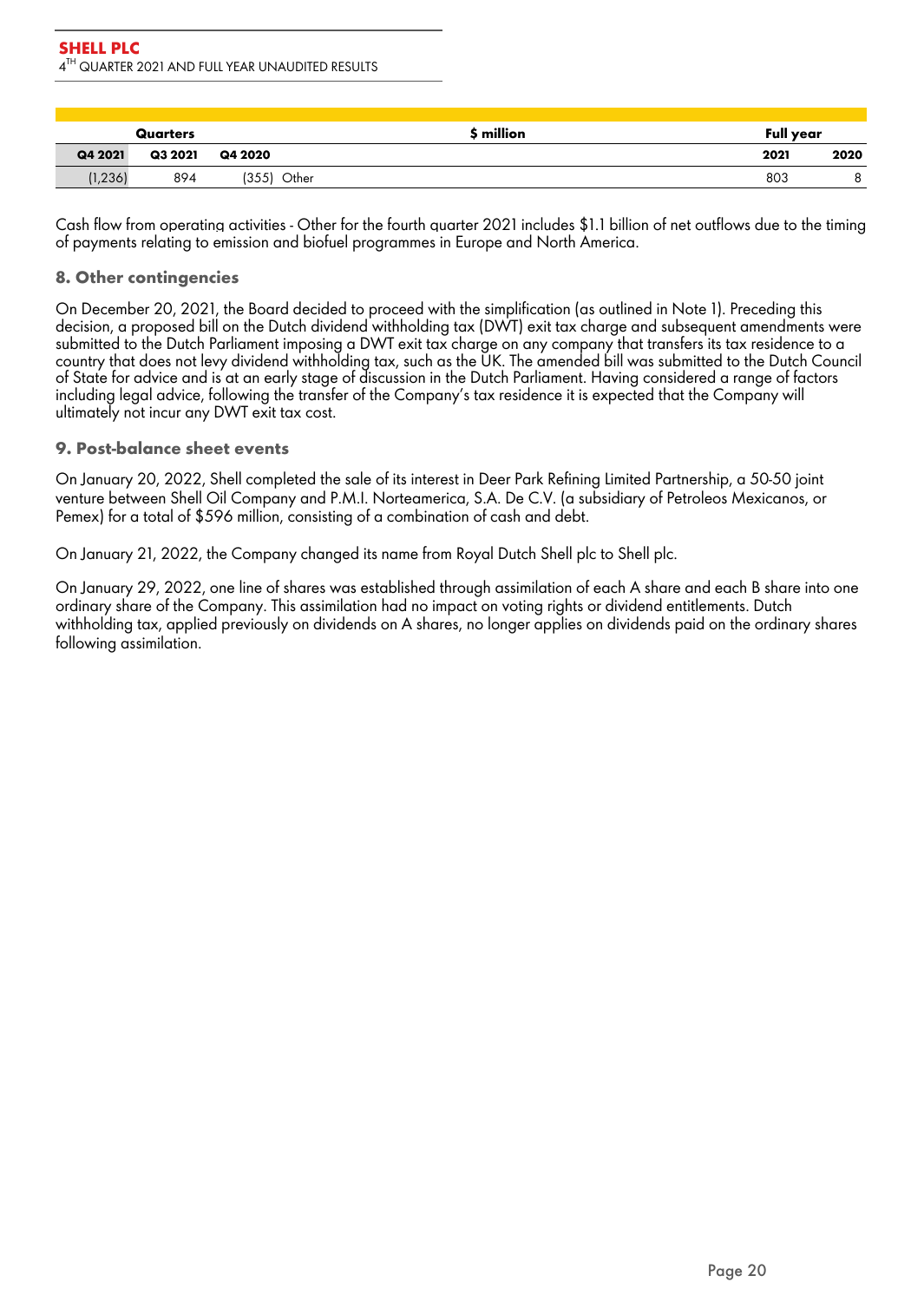# **ALTERNATIVE PERFORMANCE (NON-GAAP) MEASURES**

A. **Adjusted Earnings and Adjusted earnings before interest, taxes, depreciation and amortisation (EBITDA)** 

The "Adjusted Earnings" measure aims to facilitate a comparative understanding of Shell's financial performance from period to period by removing the effects of oil price changes on inventory carrying amounts and removing the effects of identified items. These items are in some cases driven by external factors and may, either individually or collectively, hinder the comparative understanding of Shell's financial results from period to period. This measure excludes earnings attributable to non-controlling interest.

The "Adjusted EBITDA (CCS basis)" and "Adjusted EBITDA (FIFO basis)" measures are introduced with effect from January 1, 2021. Management uses both measures to evaluate Shell's performance in the period and over time.

We define "Adjusted EBITDA (CCS basis)" as "Income/(loss) for the period" adjusted for current cost of supplies; identified items; tax charge/(credit); depreciation, amortisation and depletion; exploration well write-offs and net interest expense. All items include the non-controlling interest component.

We define "Adjusted EBITDA (FIFO basis)" as "Income/(loss) for the period adjusted for identified items; tax charge/ (credit); depreciation, amortisation and depletion; exploration well write-offs and net interest expense. All items include the non-controlling interest component.

|         | Quarters |         | \$ million                                                                                  | <b>Full year</b> |          |
|---------|----------|---------|---------------------------------------------------------------------------------------------|------------------|----------|
| Q4 2021 | Q3 2021  | Q4 2020 |                                                                                             | 2021             | 2020     |
| 11,461  | (447)    |         | (4,014) Income/(loss) attributable to Shell plc shareholders                                | 20,101           | (21,680) |
| (380)   | (541)    | (465)   | Add: Current cost of supplies adjustment attributable to Shell plc shareholders<br>(Note 2) | (3,028)          | 1,759    |
| 4,690   | (5, 118) |         | (4,871) Less: Identified items attributable to Shell plc shareholders                       | (2, 216)         | (24,767) |
| 6,391   | 4,130    | 393     | <b>Adjusted Earnings</b>                                                                    | 19,289           | 4,846    |
|         |          |         | Of which:                                                                                   |                  |          |
| 4,052   | 1,680    | 1,109   | Integrated Gas                                                                              | 8,757            | 4,383    |
| 2,832   | 1,686    | (748)   | Upstream                                                                                    | 7,950            | (2,852)  |
| 555     | 1,212    | 540     | Oil Products                                                                                | 3,944            | 5,995    |
| (251)   | (3)      | (287)   | Refining and Trading                                                                        | (246)            | 1,425    |
| 807     | 1,215    | 828     | Marketing                                                                                   | 4,190            | 4,570    |
| (42)    | 395      | 381     | Chemicals                                                                                   | 1,753            | 962      |
| (889)   | (732)    | (836)   | Corporate                                                                                   | (2,686)          | (3, 412) |
| (117)   | (112)    | (54)    | Less: Non-controlling interest                                                              | (429)            | (230)    |

### **ADJUSTED EARNINGS**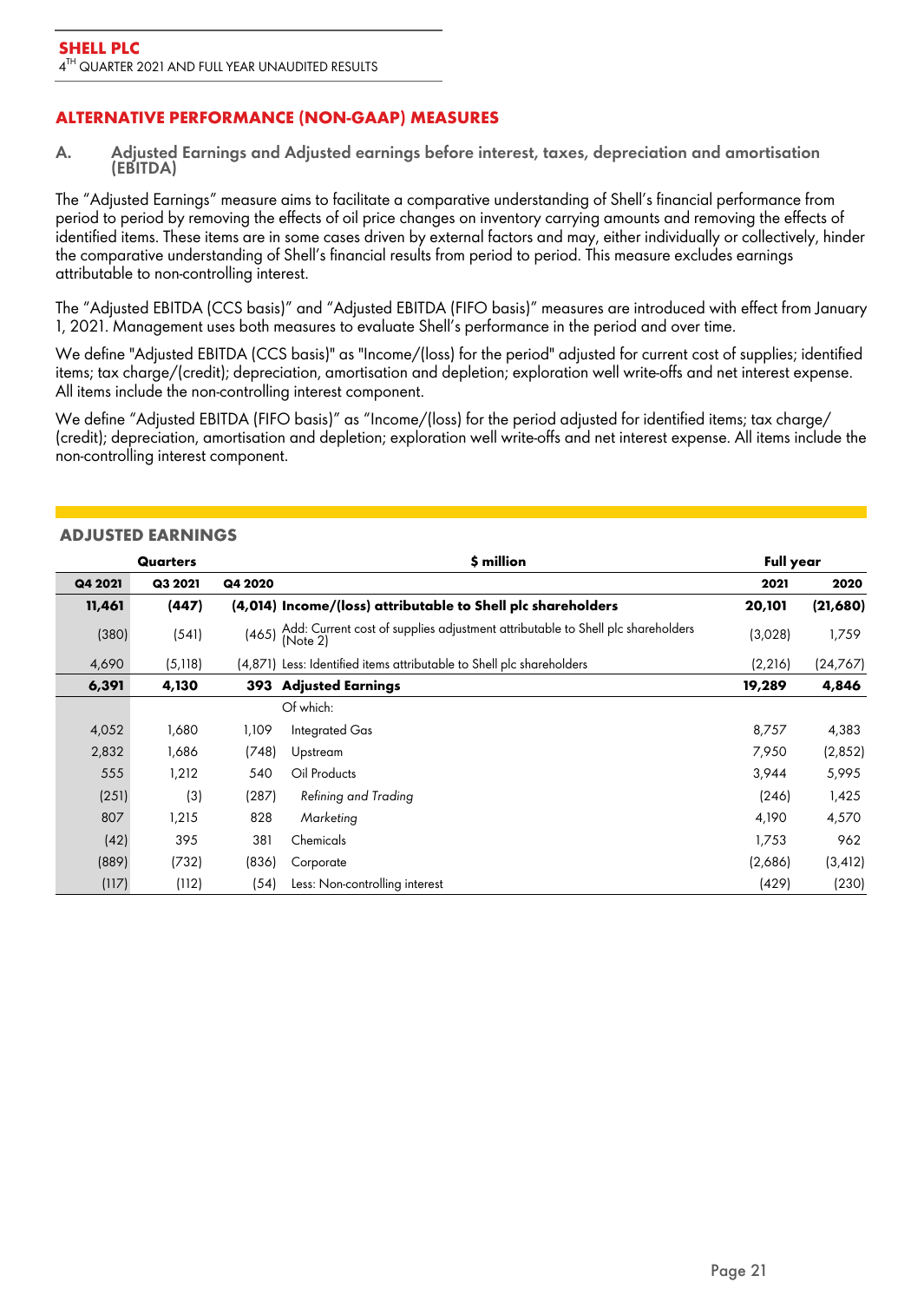| <b>ADJUSTED EBITDA</b> |                 |         |                                                                                   |                  |        |
|------------------------|-----------------|---------|-----------------------------------------------------------------------------------|------------------|--------|
|                        | <b>Quarters</b> |         | \$ million                                                                        | <b>Full year</b> |        |
| Q4 2021                | Q3 2021         | Q4 2020 |                                                                                   | 2021             | 2020   |
| 6,391                  | 4,130           | 393     | <b>Adjusted Earnings</b>                                                          | 19,289           | 4,846  |
| 117                    | 112             |         | 54 Add: Non-controlling interest                                                  | 429              | 230    |
| 3,586                  | 2,168           |         | 732 Add: Taxation charge/(credit) excluding tax impact of identified items        | 8,482            | 2,252  |
| 5,364                  | 6,005           | 6,255   | Add: Depreciation, depletion and amortisation excluding impairments               | 23,071           | 24,981 |
| 72                     | 323             | 199     | Add: Exploration well write-offs                                                  | 639              | 815    |
| 963                    | 859             | 908     | Add: Interest expense excluding identified items                                  | 3,607            | 4,088  |
| 144                    | 136             | 168     | Less: Interest income                                                             | 510              | 679    |
| 16,349                 | 13,460          | 8,372   | <b>Adjusted EBITDA (CCS basis)</b>                                                | 55,004           | 36,533 |
|                        |                 |         | Of which:                                                                         |                  |        |
| 6,082                  | 3,768           | 2,668   | Integrated Gas                                                                    | 16,421           | 11,668 |
| 8,491                  | 6,766           | 3,826   | Upstream                                                                          | 27,358           | 13,247 |
| 1,742                  | 2,360           | 1,287   | Oil Products                                                                      | 8,821            | 10,421 |
| 318                    | 415             | (313)   | Refining and Trading                                                              | 1,875            | 3,111  |
| 1,424                  | 1,945           | 1,601   | Marketing                                                                         | 6,946            | 7,310  |
| 168                    | 715             | 692     | Chemicals                                                                         | 2,959            | 2,131  |
| (133)                  | (147)           | (100)   | Corporate                                                                         | (554)            | (933)  |
| (417)                  | (559)           |         | (479) Less: Current cost of supplies adjustment (Note 2)                          | (3,147)          | 1,833  |
| 106                    | 142             |         | 133 Add: Current cost of supplies adjustment to taxation charge/(credit) (Note 2) | 809              | (585)  |
| 16,871                 | 14,160          |         | 8,984 Adjusted EBITDA (FIFO basis)                                                | 58,960           | 34,114 |
|                        |                 |         | Of which:                                                                         |                  |        |
| 6,082                  | 3,768           | 2,668   | <b>Integrated Gas</b>                                                             | 16,421           | 11,668 |
| 8,491                  | 6,766           | 3,826   | Upstream                                                                          | 27,358           | 13,247 |
| 2,164                  | 2,965           | 1,810   | Oil Products                                                                      | 12,267           | 8,288  |
| 701                    | 892             | 131     | Refining and Trading                                                              | 4,678            | 1,146  |
| 1,462                  | 2,073           | 1,680   | Marketing                                                                         | 7,589            | 7,142  |
| 268                    | 810             | 781     | Chemicals                                                                         | 3,470            | 1,847  |
| (133)                  | (147)           | (100)   | Corporate                                                                         | (554)            | (933)  |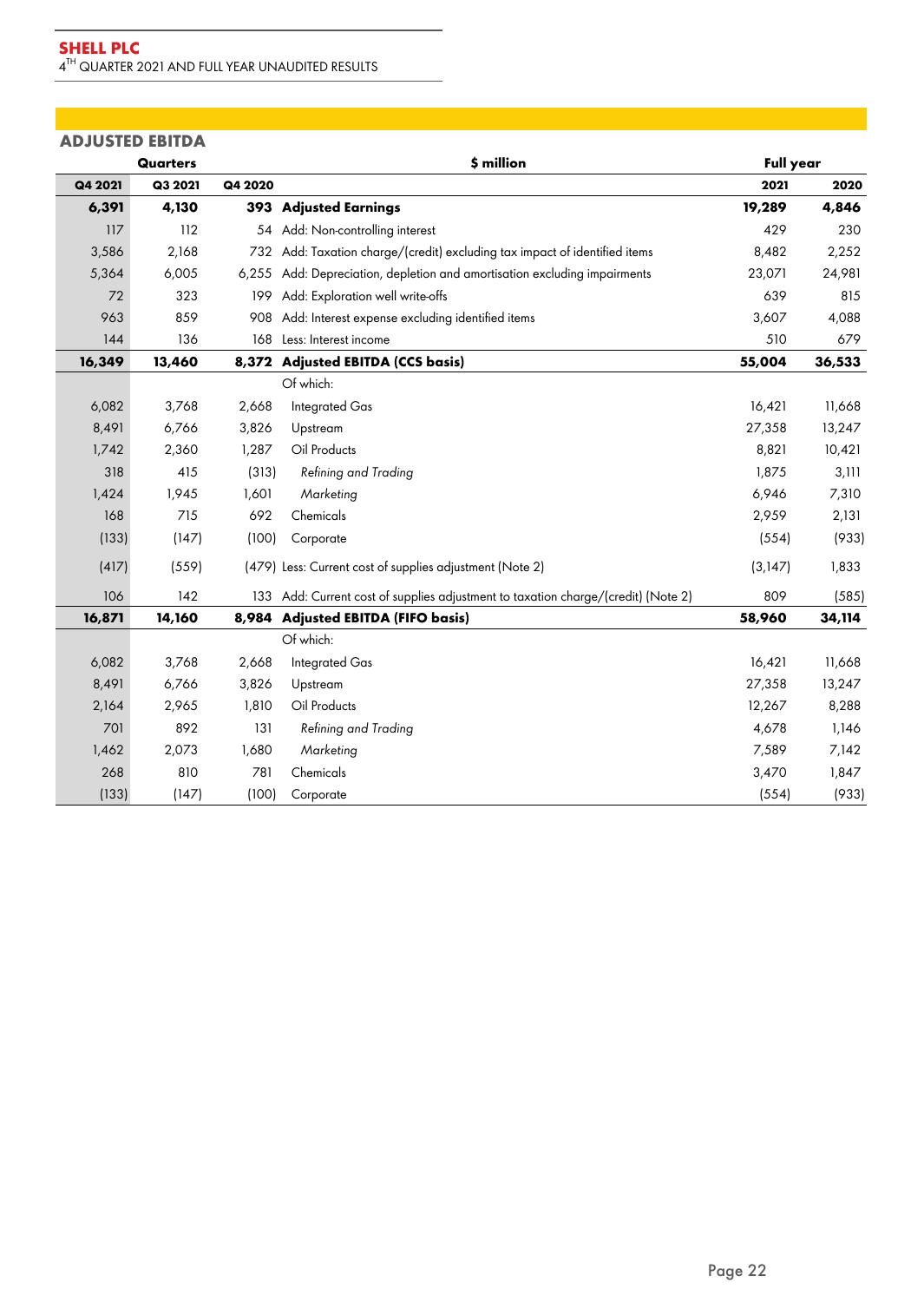### **Identified items**

Identified items comprise: divestment gains and losses, impairments, redundancy and restructuring, provisions for onerous contracts, fair value accounting of commodity derivatives and certain gas contracts and the impact of exchange rate movements on certain deferred tax balances, and other items.

### **IDENTIFIED ITEMS**

|          | <b>Quarters</b> |          | \$ million                                                               | <b>Full year</b> |           |
|----------|-----------------|----------|--------------------------------------------------------------------------|------------------|-----------|
| Q4 2021  | Q3 2021         | Q4 2020  |                                                                          | 2021             | 2020      |
|          |                 |          | Identified items before tax                                              |                  |           |
| 3,661    | 316             | 162      | Divestment gains/(losses)                                                | 5,996            | 316       |
| (1, 115) | (352)           | (3, 344) | Impairments                                                              | (3,884)          | (28,061)  |
| 131      | 321             | (372)    | Redundancy and restructuring                                             | (227)            | (883)     |
| (233)    | (107)           | (1, 259) | Provisions for onerous contracts                                         | (340)            | (1, 392)  |
| 3,845    | (6,110)         | (957)    | Fair value accounting of commodity derivatives and certain gas contracts | (3, 249)         | (1, 151)  |
| (638)    | 15              | (145)    | Other                                                                    | (621)            | (706)     |
| 5,653    | (5, 917)        |          | (5,914) Total identified items before tax                                | (2, 326)         | (31, 877) |
| (973)    | 799             |          | 1,033 Total tax impact of identified items                               | 91               | 7,100     |
|          |                 |          | Identified items after tax                                               |                  |           |
| 3,003    | 301             | (20)     | Divestment gains/(losses)                                                | 4,632            | 4         |
| (838)    | (275)           | (2,746)  | Impairments                                                              | (2,993)          | (21, 267) |
| 97       | 204             | (267)    | Redundancy and restructuring                                             | (140)            | (644)     |
| (217)    | (82)            | (994)    | Provisions for onerous contracts                                         | (299)            | (1, 120)  |
| 3,216    | (5,164)         | (864)    | Fair value accounting of commodity derivatives and certain gas contracts | (2,764)          | (1,034)   |
| (18)     | (121)           | 157      | Impact of exchange rate movements on tax balances                        | (128)            | (240)     |
| (564)    | 19              | (147)    | Other                                                                    | (543)            | (475)     |
| 4,679    | (5, 118)        |          | (4,881) Impact on CCS earnings                                           | (2, 235)         | (24, 777) |
|          |                 |          | Of which:                                                                |                  |           |
| 2,585    | (4,927)         | (1,089)  | <b>Integrated Gas</b>                                                    | (2, 417)         | (10,661)  |
| 2,077    | (412)           | (1, 344) | Upstream                                                                 | 1,745            | (7,933)   |
| 64       | 150             | (2, 315) | Oil Products                                                             | (1, 280)         | (6, 489)  |
| (78)     | (38)            | (14)     | Chemicals                                                                | (364)            | (154)     |
| 30       | 109             | (118)    | Corporate                                                                | 81               | 460       |
| 4,690    | (5, 118)        |          | (4,871) Impact on CCS earnings attributable to shareholders              | (2, 216)         | (24, 767) |
| (11)     |                 |          | (10) Impact on CCS earnings attributable to non-controlling interest     | (19)             | (10)      |

The identified items categories above may include after-tax impacts of identified items of joint ventures and associates which are fully reported within "Share of profit of joint ventures and associates" in the Consolidated Statement of Income, and fully reported as identified items before tax in the table above. Identified items related to subsidiaries are consolidated and reported across appropriate lines of the Consolidated Statement of Income. Only pre-tax identified items reported by subsidiaries are taken into account in the calculation of underlying operating expenses (Reference F).

Provisions for onerous contracts: Provisions for onerous contracts that relate to businesses that Shell has exited or to redundant assets or assets that cannot be used.

Fair value accounting of commodity derivatives and certain gas contracts: In the ordinary course of business, Shell enters into contracts to supply or purchase oil and gas products, as well as power and environmental products. Shell also enters into contracts for tolling, pipeline and storage capacity. Derivative contracts are entered into for mitigation of resulting economic exposures (generally price exposure) and these derivative contracts are carried at period-end market price (fair value), with movements in fair value recognised in income for the period. Supply and purchase contracts entered into for operational purposes, as well as contracts for tolling, pipeline and storage capacity, are, by contrast, recognised when the transaction occurs; furthermore, inventory is carried at historical cost or net realisable value, whichever is lower. As a consequence, accounting mismatches occur because: (a) the supply or purchase transaction is recognised in a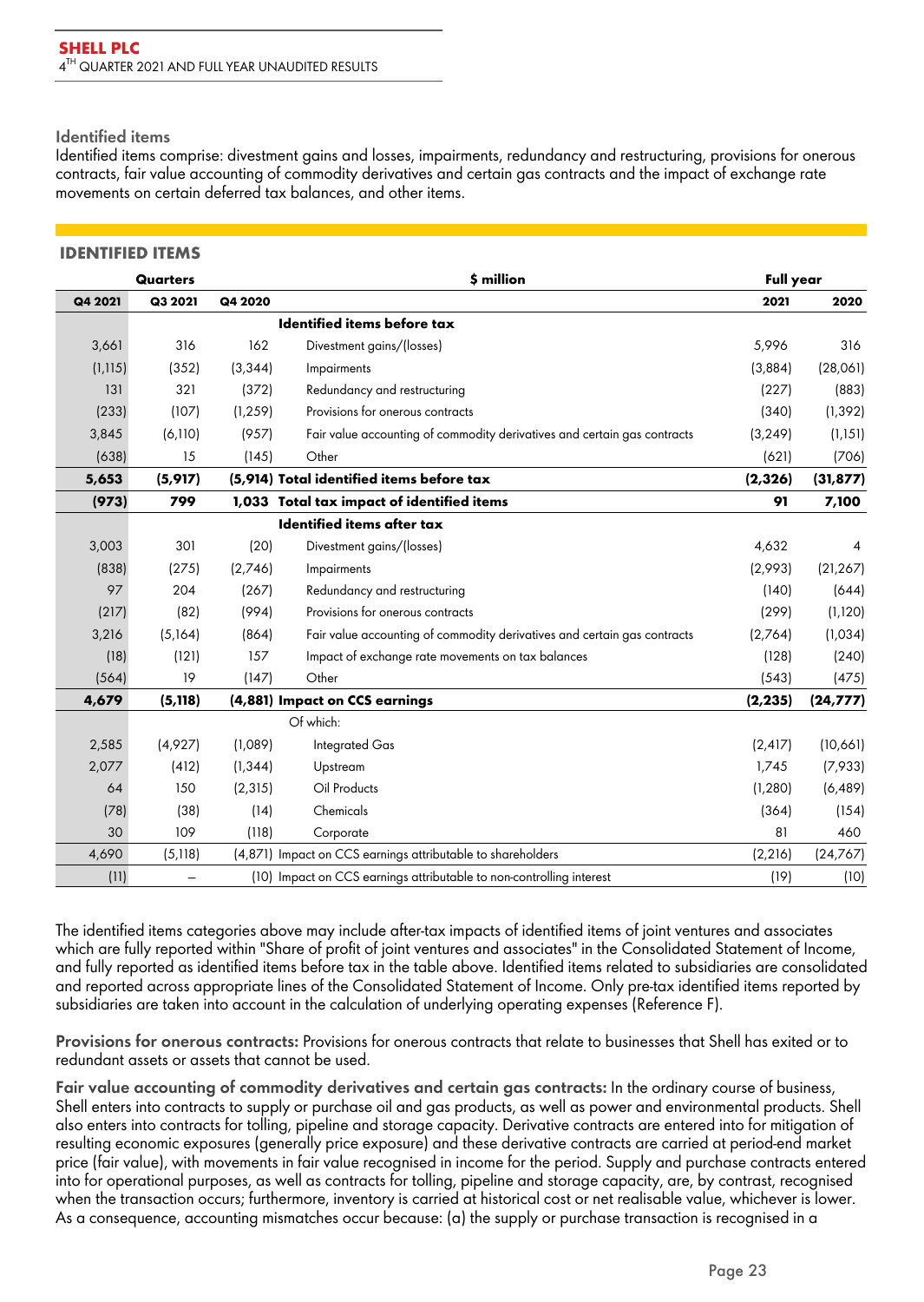different period, or (b) the inventory is measured on a different basis. In addition, certain contracts are, due to pricing or delivery conditions, deemed to contain embedded derivatives or written options and are also required to be carried at fair value even though they are entered into for operational purposes. The accounting impacts are reported as identified items.

**Impacts of exchange rate movements on tax balances** represent the impact on tax balances of exchange rate movements arising on (a) the conversion to dollars of the local currency tax base of non-monetary assets and liabilities, as well as losses (this primarily impacts the Upstream and Integrated Gas segments) and (b) the conversion of dollardenominated inter-segment loans to local currency, leading to taxable exchange rate gains or losses (this primarily impacts the Corporate segment).

**Other identified items** represent other credits or charges that based on Shell management's assessment hinder the comparative understanding of Shell's financial results from period to period.

# B. Adjusted Earnings per share

Adjusted Earnings per share is calculated as Adjusted Earnings (see Reference A), divided by the weighted average number of shares used as the basis for basic earnings per share (see Note 3).

# C. Cash capital expenditure

Cash capital expenditure represents cash spent on maintaining and developing assets as well as on investments in the period. Management regularly monitors this measure as a key lever to delivering sustainable cash flows. Cash capital expenditure is the sum of the following lines from the Consolidated Statement of Cash flows: Capital expenditure, Investments in joint ventures and associates and Investments in equity securities.

|         | Quarters |         | \$ million                                   | <b>Full year</b> |        |
|---------|----------|---------|----------------------------------------------|------------------|--------|
| Q4 2021 | Q3 2021  | Q4 2020 |                                              | 2021             | 2020   |
| 6,236   | 4,648    | 5,206   | Capital expenditure                          | 19,000           | 16,585 |
| 145     | 151      | 269     | Investments in joint ventures and associates | 479              | 1,024  |
| 120     | 41       | 28      | Investments in equity securities             | 218              | 218    |
| 6,500   | 4,840    |         | 5,503 Cash capital expenditure               | 19,698           | 17,827 |
|         |          |         | Of which:                                    |                  |        |
| 2,601   | 1,272    | 1,664   | Integrated Gas                               | 5,767            | 4,301  |
| 1,537   | 1,502    | 1,654   | Upstream                                     | 6,269            | 7,296  |
| 1,341   | 976      | 1,310   | Oil Products                                 | 3,868            | 3,328  |
| 895     | 1,053    | 830     | Chemicals                                    | 3,573            | 2,640  |
| 127     | 36       | 46      | Corporate                                    | 221              | 262    |

# D. Return on average capital employed

Return on average capital employed ("ROACE") measures the efficiency of Shell's utilisation of the capital that it employs. Shell uses two ROACE measures: ROACE on a Net income basis and ROACE on an Adjusted Earnings plus Noncontrolling interest (NCI) basis, both adjusted for after-tax interest expense.

Both measures refer to Capital employed which consists of total equity, current debt and non-current debt.

*ROACE on a Net income basis*

In this calculation, the sum of income for the current and previous three quarters, adjusted for after-tax interest expense, is expressed as a percentage of the average capital employed for the same period.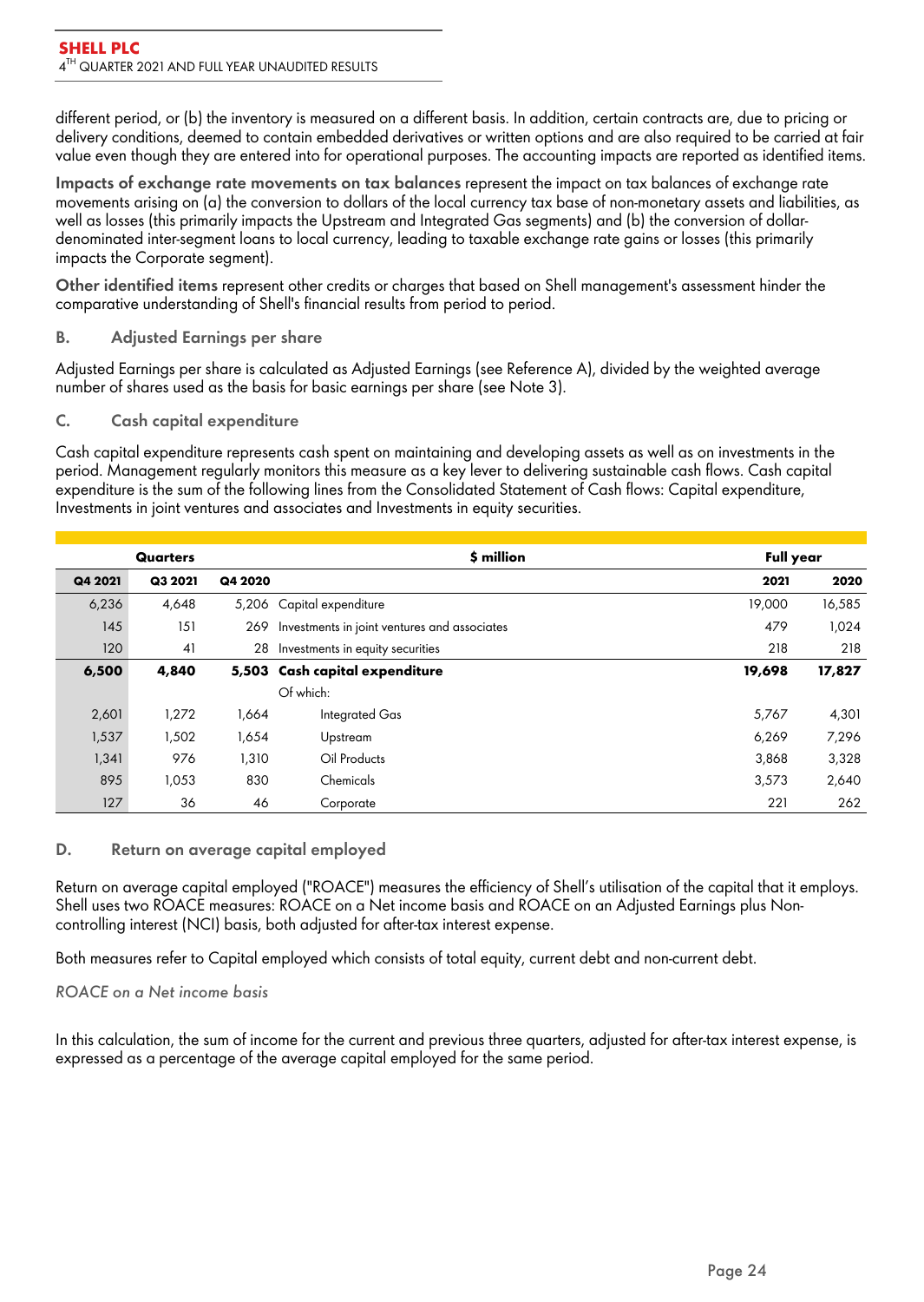| \$ million                                                           |         | Quarters |           |
|----------------------------------------------------------------------|---------|----------|-----------|
|                                                                      | Q4 2021 | Q3 2021  | Q4 2020   |
| Income - current and previous three quarters                         | 20,630  | 5,069    | (21,534)  |
| Interest expense after tax - current and previous three quarters     | 2,741   | 2,636    | 2,822     |
| Income before interest expense - current and previous three quarters | 23,371  | 7,705    | (18, 712) |
| Capital employed - opening                                           | 266,551 | 269,397  | 286,887   |
| Capital employed - closing                                           | 264,413 | 262,074  | 266,551   |
| Capital employed - average                                           | 265,482 | 265,735  | 276,719   |
| <b>ROACE on a Net income basis</b>                                   | 8.8%    | 2.9%     | (6.8)%    |

# *ROACE on an Adjusted Earnings plus Non-controlling interest (NCI) basis*

In this calculation, the sum of Adjusted Earnings (see Reference A) plus non-controlling interest (NCI) excluding identified items for the current and previous three quarters, adjusted for after-tax interest expense, is expressed as a percentage of the average capital employed for the same period. This measure was previously referred to as "ROACE on a CCS basis excluding identified items" and was renamed to improve clarity with effect from the second quarter 2021. There is no change to the calculation outcome as a result of this nomenclature update.

| \$ million                                                                                                             |         | Quarters |         |
|------------------------------------------------------------------------------------------------------------------------|---------|----------|---------|
|                                                                                                                        | Q4 2021 | Q3 2021  | Q4 2020 |
| Adjusted Earnings - current and previous three quarters (Reference A)                                                  | 19,289  | 13,290   | 4,846   |
| Add: Income/(loss) attributable to NCI - current and previous three quarters                                           | 529     | 443      | 146     |
| Add: Current cost of supplies adjustment attributable to NCI - current and previous three quarters                     | (119)   | (96)     | 74      |
| Less: Identified items attributable to NCI (Reference A) - current and previous three quarters                         | (19)    | (18)     | (10)    |
| Adjusted Earnings plus NCI excluding identified items - current and previous three<br>quarters                         | 19,718  | 13,656   | 5,076   |
| Add: Interest expense after tax - current and previous three quarters                                                  | 2,741   | 2,636    | 2,822   |
| Adjusted Earnings plus NCI excluding identified items before interest expense -<br>current and previous three quarters | 22,459  | 16,292   | 7,898   |
| Capital employed - average                                                                                             | 265,482 | 265,735  | 276,719 |
| <b>ROACE on an Adjusted Earnings plus NCI basis</b>                                                                    | 8.5%    | 6.1%     | 2.9%    |

## E. Gearing

Gearing is a measure of Shell's capital structure and is defined as net debt as a percentage of total capital. Net debt is defined as the sum of current and non-current debt, less cash and cash equivalents, adjusted for the fair value of derivative financial instruments used to hedge foreign exchange and interest rate risks relating to debt, and associated collateral balances. Management considers this adjustment useful because it reduces the volatility of net debt caused by fluctuations in foreign exchange and interest rates, and eliminates the potential impact of related collateral payments or receipts. Debtrelated derivative financial instruments are a subset of the derivative financial instrument assets and liabilities presented on the balance sheet. Collateral balances are reported under "Trade and other receivables" or "Trade and other payables" as appropriate.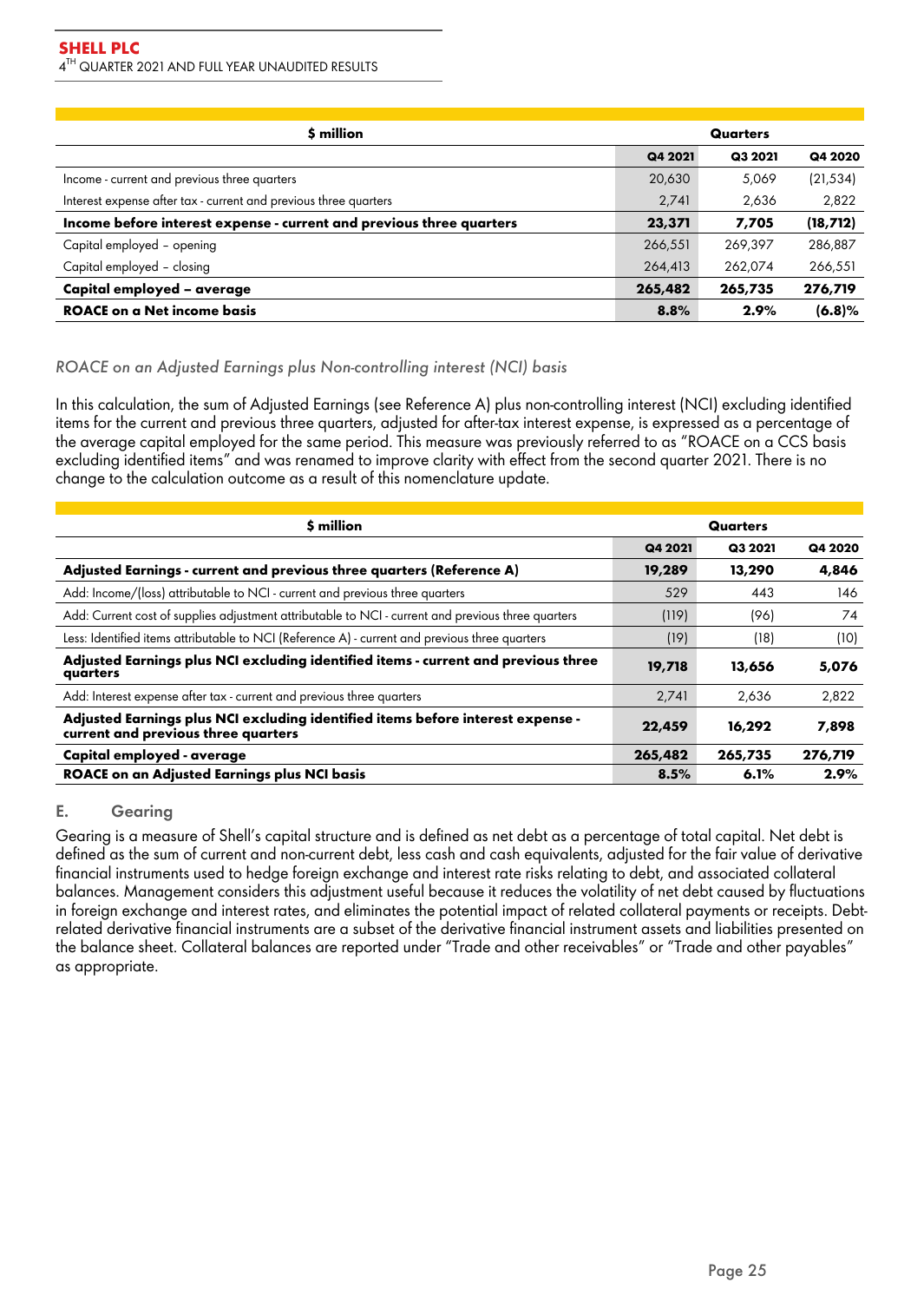| \$ million                                                                |                          | Quarters           |                          |
|---------------------------------------------------------------------------|--------------------------|--------------------|--------------------------|
|                                                                           | <b>December 31, 2021</b> | September 30, 2021 | <b>December 31, 2020</b> |
| Current debt                                                              | 8,218                    | 10,686             | 16,899                   |
| Non-current debt                                                          | 80,868                   | 84,705             | 91,115                   |
| Total debt                                                                | 89,086                   | 95,390             | 108,014                  |
| Of which lease liabilities                                                | 27,507                   | 27,969             | 28,420                   |
| Add: Debt-related derivative financial instruments: net liability/(asset) | 424                      | (231)              | (1,979)                  |
| Add: Collateral on debt-related derivatives: net liability/(asset)        | 16                       | 407                | 1,181                    |
| Less: Cash and cash equivalents                                           | (36,971)                 | (38,073)           | (31, 830)                |
| Net debt                                                                  | 52,555                   | 57,492             | 75,386                   |
| Add: Total equity                                                         | 175,327                  | 166,683            | 158,537                  |
| Total capital                                                             | 227,881                  | 224,175            | 233,923                  |
| Gearing                                                                   | 23.1%                    | 25.6%              | 32.2%                    |

### F. Operating expenses

Operating expenses is a measure of Shell's cost management performance, comprising the following items from the Consolidated Statement of Income: production and manufacturing expenses; selling, distribution and administrative expenses; and research and development expenses.

Underlying operating expenses is a measure aimed at facilitating a comparative understanding of performance from period to period by removing the effects of identified items, which, either individually or collectively, can cause volatility, in some cases driven by external factors.

|         | Quarters |          | \$ million                                        | <b>Full year</b> |          |
|---------|----------|----------|---------------------------------------------------|------------------|----------|
| Q4 2021 | Q3 2021  | Q4 2020  |                                                   | 2021             | 2020     |
| 6,530   | 5,322    | 6.701    | Production and manufacturing expenses             | 23,822           | 24,001   |
| 2,867   | 2,892    | 2.751    | Selling, distribution and administrative expenses | 11,328           | 9,881    |
| 304     | 145      | 199      | Research and development                          | 815              | 907      |
| 9,701   | 8,359    | 9,652    | <b>Operating expenses</b>                         | 35,964           | 34,789   |
|         |          |          | Of which identified items:                        |                  |          |
| 131     | 322      | (371)    | Redundancy and restructuring (charges)/reversal   | (226)            | (872)    |
| (238)   | 15       | (737)    | (Provisions)/reversal                             | (254)            | (1, 415) |
| (208)   | -        | —        | Other                                             | (175)            |          |
| (314)   | 337      | (1, 108) |                                                   | (655)            | (2, 287) |
| 9,386   | 8,696    | 8,544    | <b>Underlying operating expenses</b>              | 35,309           | 32,502   |

# G. Free cash flow

Free cash flow is used to evaluate cash available for financing activities, including dividend payments and debt servicing, after investment in maintaining and growing the business. It is defined as the sum of "Cash flow from operating activities" and "Cash flow from investing activities".

Cash flows from acquisition and divestment activities are removed from Free cash flow to arrive at the Organic free cash flow, a measure used by management to evaluate the generation of free cash flow without these activities.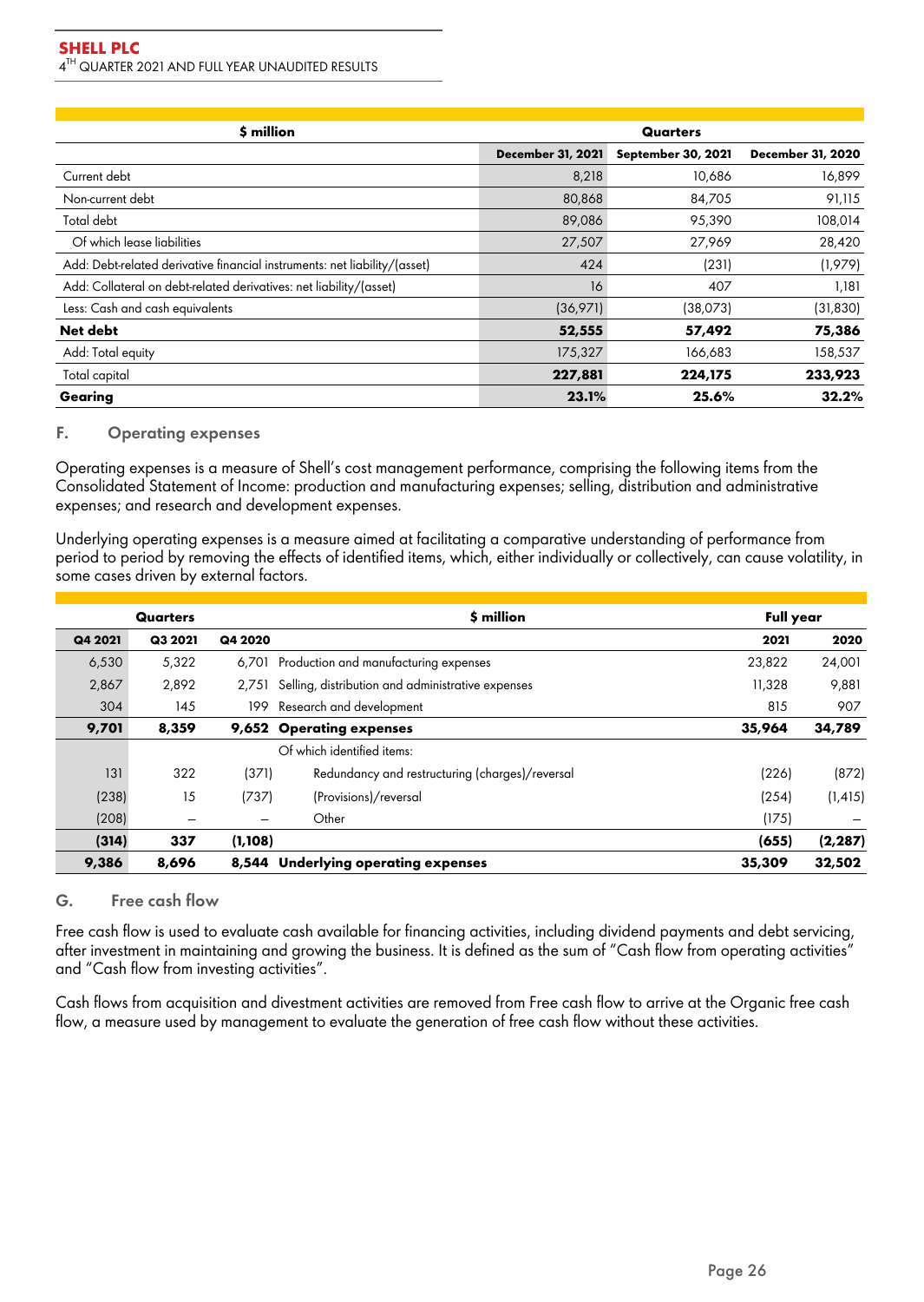|         | Quarters |         | \$ million                                                                      | <b>Full year</b> |           |
|---------|----------|---------|---------------------------------------------------------------------------------|------------------|-----------|
| Q4 2021 | Q3 2021  | Q4 2020 |                                                                                 | 2021             | 2020      |
| 8,170   | 16,025   |         | 6,287 Cash flow from operating activities                                       | 45,105           | 34,105    |
| 2,579   | (3,804)  |         | (5,406) Cash flow from investing activities                                     | (4,760)          | (13, 278) |
| 10,749  | 12,221   | 882     | Free cash flow                                                                  | 40,345           | 20,828    |
| 9,132   | 1.297    | 212     | Less: Divestment proceeds (Reference I)                                         | 15,114           | 4,010     |
| 164     |          |         | - Add: Tax paid on divestments (reported under "Other investing cash outflows") | 188              |           |
| 1,385   | 181      | 202     | Add: Cash outflows related to inorganic capital expenditure                     | 1,658            | 817       |
| 3.166   | 11,105   | 871     | Organic free cash flow <sup>2</sup>                                             | 27,076           | 17,634    |

 $1$ . Cash outflows related to inorganic capital expenditure includes portfolio actions which expand Shell's activities through acquisitions and restructuring activities as reported in capital expenditure lines in the Consolidated Statement of Cash Flows.

<sup>2</sup>. Free cash flow less divestment proceeds, adding back outflows related to inorganic expenditure.

# H. Cash flow from operating activities excluding working capital movements

Working capital movements are defined as the sum of the following items in the Consolidated Statement of Cash Flows: (i) (increase)/decrease in inventories, (ii) (increase)/decrease in current receivables, and (iii) increase/(decrease) in current payables.

Cash flow from operating activities excluding working capital movements is a measure used by Shell to analyse its operating cash generation over time excluding the timing effects of changes in inventories and operating receivables and payables from period to period.

|         | Quarters |         | \$ million                                                                 | <b>Full year</b> |          |
|---------|----------|---------|----------------------------------------------------------------------------|------------------|----------|
| Q4 2021 | Q3 2021  | Q4 2020 |                                                                            | 2021             | 2020     |
| 8,170   | 16,025   | 6,287   | Cash flow from operating activities                                        | 45,105           | 34,105   |
| (860)   | (538)    | (1.809) | (Increase)/decrease in inventories                                         | (7, 319)         | 4,477    |
| (6,799) | (2,859)  | (107)   | (Increase)/decrease in current receivables                                 | (20, 567)        | 9,625    |
| 4,688   | 1,950    | 1,579   | Increase/(decrease) in current payables                                    | 17,519           | (9, 494) |
| (2,971) | (1, 447) |         | (337) (Increase)/decrease in working capital                               | (10, 366)        | 4,610    |
| 11,140  | 17,472   | 6,624   | Cash flow from operating activities excluding working capital<br>movements | 55,471           | 29,495   |
|         |          |         | Of which:                                                                  |                  |          |
| 2,399   | 7,871    | 2,195   | Integrated Gas                                                             | 18,274           | 10,814   |
| 6,609   | 5,889    | 2,890   | Upstream                                                                   | 22,643           | 9,784    |
| 2,031   | 3,262    | 782     | Oil Products                                                               | 11,971           | 7,041    |
| 330     | 684      | 775     | Chemicals                                                                  | 3,283            | 1,756    |
| (228)   | (233)    | (17)    | Corporate                                                                  | (699)            | 101      |

#### I. Divestment proceeds

Divestment proceeds represent cash received from divestment activities in the period. Management regularly monitors this measure as a key lever to deliver sustainable cash flow.

|         | Quarters |         | \$ million                                                                                                                | <b>Full year</b> |       |
|---------|----------|---------|---------------------------------------------------------------------------------------------------------------------------|------------------|-------|
| Q4 2021 | Q3 2021  | Q4 2020 |                                                                                                                           | 2021             | 2020  |
| 8,843   | 1,122    | 94      | Proceeds from sale of property, plant and equipment and businesses                                                        | 14,233           | 2,489 |
| 137     | 168      | 111     | Proceeds from joint ventures and associates from sale, capital reduction and<br>repayment of long-term loans <sup>1</sup> | 584              | 1.240 |
| 151     | 6        |         | Proceeds from sale of equity securities                                                                                   | 296              | 281   |
| 9,132   | 1,297    |         | 212 Divestment proceeds                                                                                                   | 15,114           | 4,010 |

<sup>1.</sup> As from 2021 renamed from 'Proceeds from sale of joint ventures and associates'.